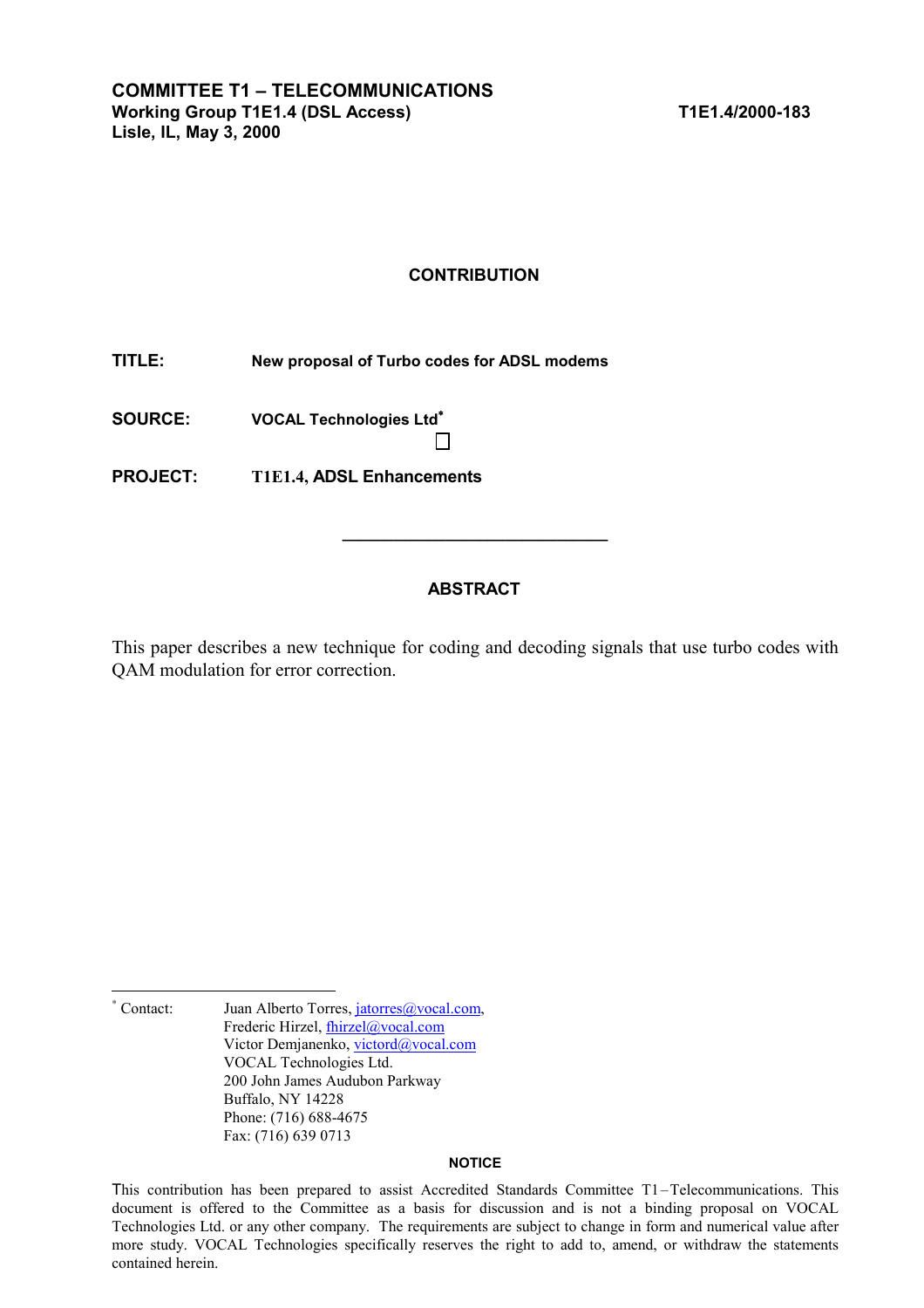# **1. INTRODUCTION.**

Turbo codes present a new and very powerful error control technique, which allows communication very close to the channel capacity. Since its discovery in 1993, a lot of research has been done in the application of turbo codes in deep space communications, mobile satellite/cellular communications, microwave links, paging, in OFDM and CDMA architectures. Turbo codes have outperformed all previously known coding schemes regardless of the targeted channel. The extra coding gain offered by turbo codes can be used either to minimize bandwidth or to reduce power requirements in the link budget. Standards based in turbo codes have already been defined or are currently under investigation. Here are some examples:

- Inmarsat's new multimedia service is based on turbo codes and 16OAM that allows the user to communicate with existing Inmarsat 3 spot beam satellites from a notebook-sized terminal at 64 kbit/s.
- The Third Generation Partnership Project (3GPP) proposal for IMT-2000 includes turbo codes in the multiplexing and channel coding specification. The IMT-2000 represents the third generation mobile radio systems worldwide standard. The 3GPP objective is to harmonize similar standards proposals from Europe, Japan, Korea and the United States.
- NASA's next-generation deep-space transponder will support turbo codes and implementation of turbo decoders in the Deep Space Network is planned by 2003.
- The new standard of the Consultative Committe for Space Data Systems (CCSDS) is based on turbo codes. The new standard outperforms by 1.5 to 2.8 dB the old CCSDS standard based on concatenated convolutional code and Reed-Solomon code.
- The new European Digital Video Broadcasting (DVB) standard has also adopted turbo codes for the return channel over satellite applications.

In this paper we present a new perspective of the use of turbo codes for systems with different order of QAM modulations working at the same time. This perspective that avoids the most difficult part of turbo coding: the computing requirements. The way to avoid these computing requirements is to treat the QAM signal like two AM modulations (one in the I direction and one in the Q direction) and use the probabilities of the I and Q AM values as an input to the turbo code process.

Papers presented so far for ADSL modems using turbo codes give details of only 16QAM, and the computational effort is important.

Another innovation of the technique proposed here is the mapping used for the modulated signal, providing the most protected bits for the information bits and the least protected bits for the parity bits. In this paper we present the different possible puncturing for each order of a QAM modulated signal and we choose the one that provides better performance.

This is the first investigation in the performance of turbo codes for all constellation sizes, up to 1024 QAM. The recommended solutions achieve a target BER very close to the channel capacity for the respective spectral efficiency response. The turbo code schemes proposed here are more power efficient than the trellis coded modulation schemes used traditionally with V.32.bis or V.34 standards. The larger the constellation is the more improvements that this technique provides (i.e. for 16QAM the probabilities to compute in a classical turbo code are 16 points with 16 elements each point, with this technique the probabilities to compute are 8 (4 in each dimension) with 4 elements each, so if we use 10 iterations the computational savings is more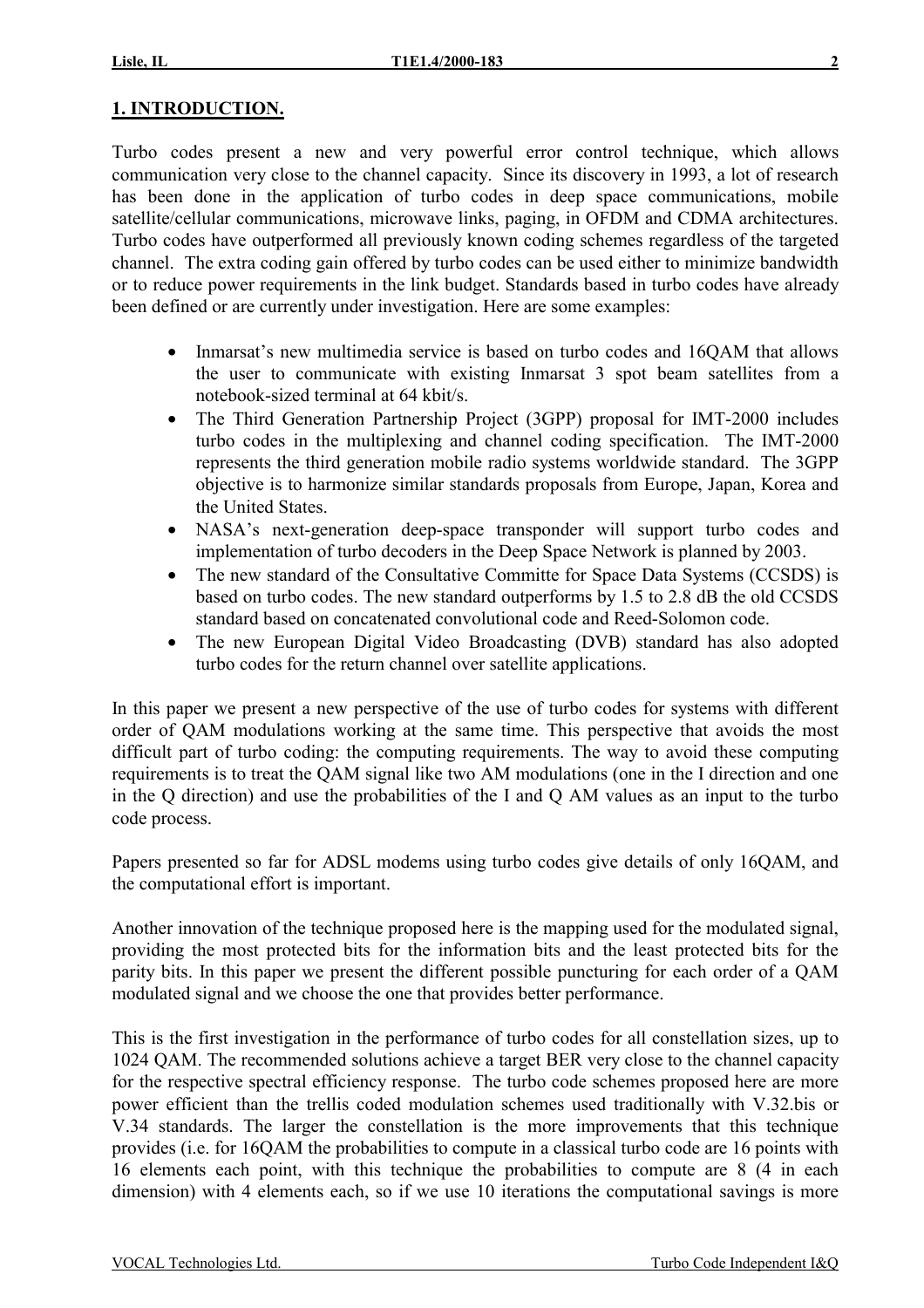than  $10*(16*16/8*4) = 80$  (almost two orders of magnitude); for 256QAM the computational savings is more than  $10 * (256 * 256) / (32 * 16) = 1280$  (over three orders of magnitude).

In the case of the G.992.1 this technique allow the system to work at the information rate bit of 400 kbps with  $E_{\nu}/N_0$  below 2 dB (assuming 4OAM and spectral efficiency of 1bit/s/Hz 4 ksymbols/s and 100 tones).

We propose the use of square QAM constellations with different puncturing values as function of the signal-to-noise ratio. The square constellations allow for use of very efficient blind equalization techniques an effective maintaining I and Q independent. Taking into account the values of bi and gi we decide which constellation to use and with which parity.

# **2. CAPACITY BOUNDS**

The minimum  $E_b/N_0$  values to achieve the Shannon bound, 4OAM, 8OAM, 16OAM, 32OAM, 64QAM, 128QAM, 256QAM, 512QAM and 1024QAM bounds for spectral efficiencies from  $2/3$  up to 7 bits/s/Hz respectively are as in Table 1 for a BER= $10^{-5}$ .

| <b>Spectral</b><br>efficiency $\eta$<br>$[\text{bit/s/Hz}]$ | <b>Shannon</b><br>bound<br>[dB] | $\overline{\mathbf{4}}$<br><b>QAM</b><br>bound<br>[dB] | 16<br><b>QAM</b><br>bound<br>[dB] | 64<br><b>QAM</b><br>bound<br>[dB] | 256<br><b>QAM</b><br>bound<br>[dB] | 1024<br><b>QAM</b><br>bound<br>[dB] |
|-------------------------------------------------------------|---------------------------------|--------------------------------------------------------|-----------------------------------|-----------------------------------|------------------------------------|-------------------------------------|
| 2/3                                                         | $-0.5$                          | 0.3                                                    | $-0.4$                            | $-0.4$                            | $-0.4$                             | $-0.4$                              |
|                                                             | $\theta$                        | 1.0                                                    | 0.1                               | 0.1                               | 0.1                                | 0.1                                 |
| $\overline{2}$                                              | 1.75                            | $\infty$                                               | 2.1                               | 2.09                              | 2.09                               | 2.09                                |
| 3                                                           | 3.7                             | $\overline{\phantom{a}}$                               | 4.6                               | 4.3                               | 4.3                                | 4.3                                 |
| 4                                                           | 5.6                             | $\overline{\phantom{a}}$                               | $\infty$                          | 6.6                               | 6.6                                | 6.6                                 |
| 5                                                           | 7.9                             | $\overline{\phantom{a}}$                               | $\overline{\phantom{a}}$          | 9.1                               | 9.0                                | 9.0                                 |
| 6                                                           | 10.3                            | $\overline{\phantom{a}}$                               | $\overline{\phantom{a}}$          | $\infty$                          | 11.7                               | 11.7                                |
|                                                             | 12.6                            |                                                        |                                   |                                   | 14.5                               | 14.5                                |

The conversion from  $E_s/N_0$  to  $E_b/N_0$  is performed using the following relation

$$
E_b/N_0[dB] = E_s/N_0[dB] - 10 \log_{10}(\eta) \, [dB]
$$
 (1)

where  $\eta$  is the number of information bits per symbol.

The required  $C/N_0$  given a certain  $E_b/N_0$  can be found using the following relation:

$$
C/N_0 [dB-Hz] = E_b/N_0 [dB] + 10 log_{10} (R_b) [dB-Hz]
$$
 (2)

where  $R_b$  is the information bit rate.

For a D-dimension modulation the following formulae are used:

$$
SNR = \frac{E \int |a_k^2|}{E \int |w_k^2|} = \frac{E \int |a_k^2|}{D \sigma_N^2} = \frac{E_{av}}{D \sigma_N^2}
$$
(3)

$$
SNR = \frac{E_s}{D\frac{N_o}{2}} = \frac{\eta E_b}{D\frac{N_o}{2}}
$$
(4)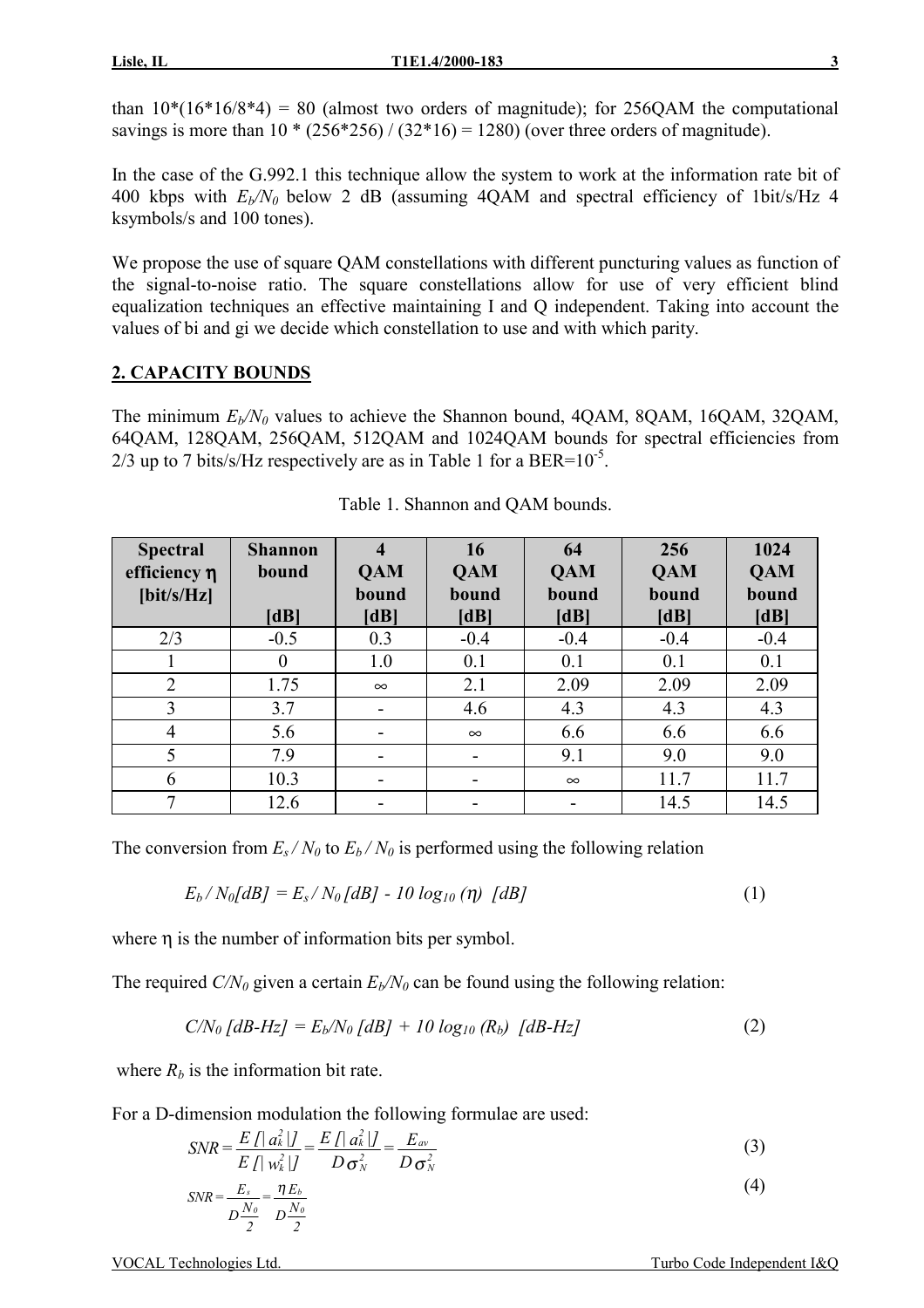where  $\sigma_N^2$  is the noise variance in each of the D dimension and  $\eta$  is the number of information bits per symbol. From the above relations:

$$
\sigma_N^2 = E_{av} \left( \frac{2 \eta E_b}{N_o} \right)^l \tag{5}
$$

### **3. CODING**

The proposed coding scheme is shown in Figure 1.The two systematic recursive codes (SRC) used are identical and are defined in Figure 2. The code is described by the generating polynomials 35o and 23o.



# **4. MODULATION FOR 1 BIT/S/HZ SPECTRAL EFFICIENCY.**

The scheme proposed in this case combines a rate 1/2 coding scheme with 4QAM.

#### 4.1 Puncturing

In order to obtain a code rate of 1/2, every other bit of the parity bits p and q from Figure 1 are punctured. The puncturing pattern is given in Table 2.

| Information bit (d)    |                                   | Œ.                                |
|------------------------|-----------------------------------|-----------------------------------|
| Parity bit (p)         |                                   | ۰                                 |
| Parity bit (q)         | -                                 | $q_2$                             |
| 2AM symbol (I)         | $(u_1) = (d_1)$                   | $(u_1) = (d_2)$                   |
| $2AM$ symbol $(Q)$     | $(u_2) = (p_1)$                   | $(u_2) = (q_2)$                   |
| $4QAM$ symbol $(I, Q)$ | $(I,Q) = (u_1, u_2) = (d_1, p_1)$ | $(I,Q) = (u_1, u_2) = (d_2, q_2)$ |

Table 2. Puncturing and Mapping for Rate 1/2 4QAM.

#### 4.2.Modulation

A 4QAM scheme is shown in Figure 3. An equivalent 2AM modulation is shown in Figure 4.



At time k, the symbol  $u^k = (u_1^k, u_2^k)$  is sent through the channel and the point  $r^k$  in two dimensional space is received. For a 4QAM constellation with points at  $-A$  and A, The  $E_{av}$  is:

$$
E_{av} = \frac{4(A^2 + A^2)}{4} = 2 A^2
$$
 (6)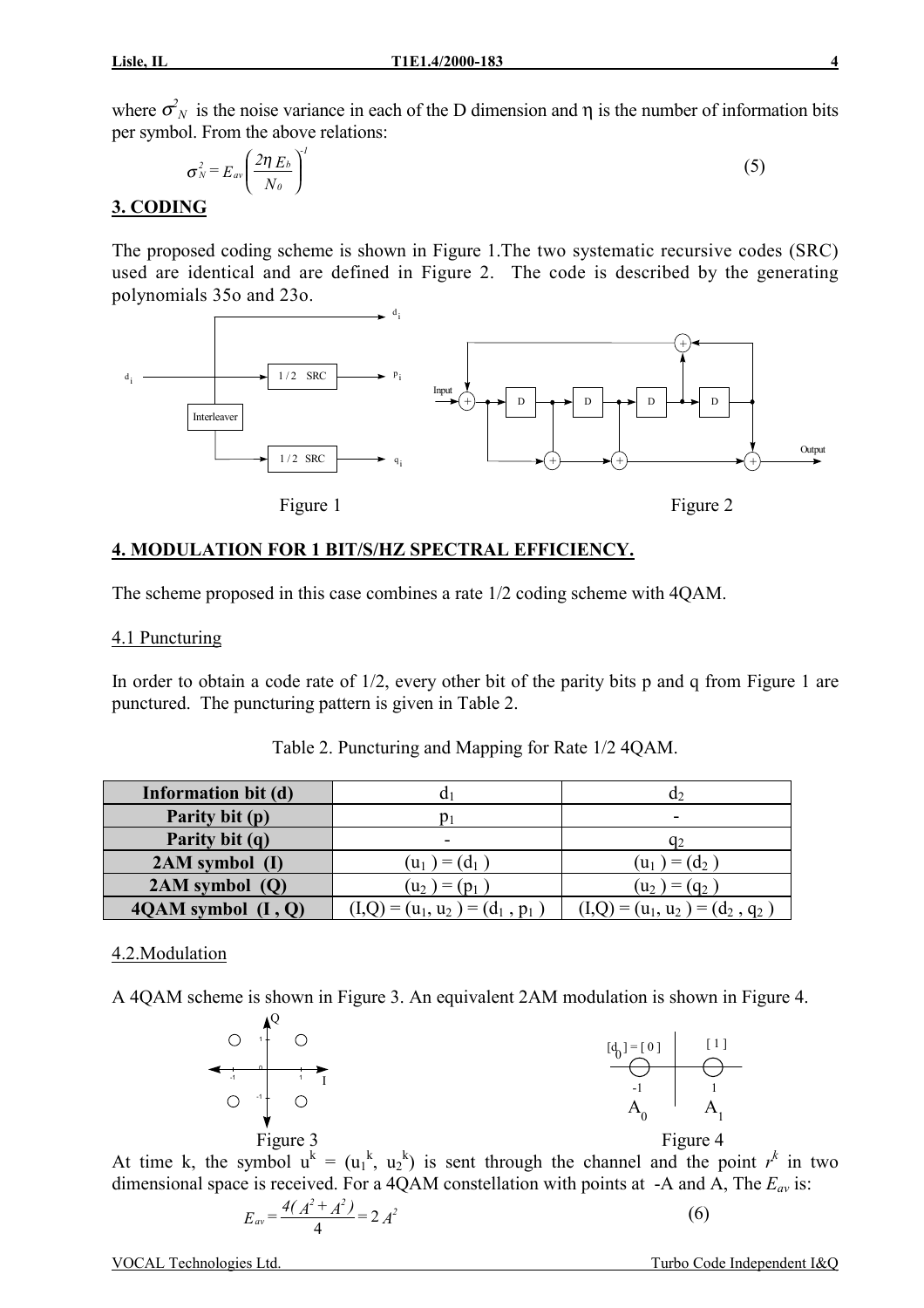For a rate 2/4 code and 4QAM, the noise variance is:

$$
\sigma_N^2 = E_{av} \left( \frac{2\eta E_b}{N_o} \right) = 2 A^2 \left( \frac{2 \times 1 \times E_b}{N_o} \right)^1 = A^2 \left( \frac{E_b}{N_o} \right)^1 \tag{7}
$$

4.3 Bit probabilities.

For an AWGN channel the following expressions need to be evaluated:

$$
LLR(\mathbf{u}_{i}^{k}) = \log \left( \frac{\sum_{i=1}^{1} \exp\left(-\frac{1}{2\sigma_{N}^{2}}\left(\mathbf{I}^{k} - \mathbf{a}_{i}^{k}\right)^{2}\right)}{\sum_{i=1}^{1} \exp\left(-\frac{1}{2\sigma_{N}^{2}}\left(\mathbf{I}^{k} - \mathbf{a}_{0i}^{k}\right)^{2}\right)}\right) = \log \left( \frac{\exp\left(-\frac{1}{2\sigma_{N}^{2}}\left(\mathbf{I}^{k} - \mathbf{A}_{i}\right)^{2}\right)}{\exp\left(-\frac{1}{2\sigma_{N}^{2}}\left(\mathbf{I}^{k} - \mathbf{A}_{0}\right)^{2}\right)}\right) (8)
$$
\n
$$
LLR(\mathbf{u}_{i}^{k}) = \log \left( \frac{\sum_{i=1}^{1} \exp\left(-\frac{1}{2\sigma_{N}^{2}}\left(\mathbf{Q}^{k} - \mathbf{a}_{i}^{k}\right)^{2}\right)}{\sum_{i=1}^{1} \exp\left(-\frac{1}{2\sigma_{N}^{2}}\left(\mathbf{Q}^{k} - \mathbf{a}_{0i}^{k}\right)^{2}\right)}\right) = \log \left( \frac{\exp\left(-\frac{1}{2\sigma_{N}^{2}}\left(\mathbf{Q}^{k} - \mathbf{A}_{0}\right)^{2}\right)}{\exp\left(-\frac{1}{2\sigma_{N}^{2}}\left(\mathbf{Q}^{k} - \mathbf{B}_{0}\right)^{2}\right)}\right) (9)
$$

The above LLRs are used as inputs to the turbo encoder. There is no need to compute the 4 LLRs for all symbols because I and Q signals are treated independently. Also the simulations for the 2 bit-LLR values are reduced to one term each. Due to the puncturing, with one in two parity bits being transmitted, the expected performance will be lower when compared with the nonpunctured scheme.

#### 4.4 Simulations Results.

Figure 5 shows the performance of a turbo code using a 1024 bit S-type interleaver. The target BER of 10<sup>-7</sup> for a 1,024 information bit interleaver can be achieve at  $E_b/N_0 = 2.1$  dB



#### **BER for Rate 2/4 4QAM N=1,024 bits AWGN Channel**

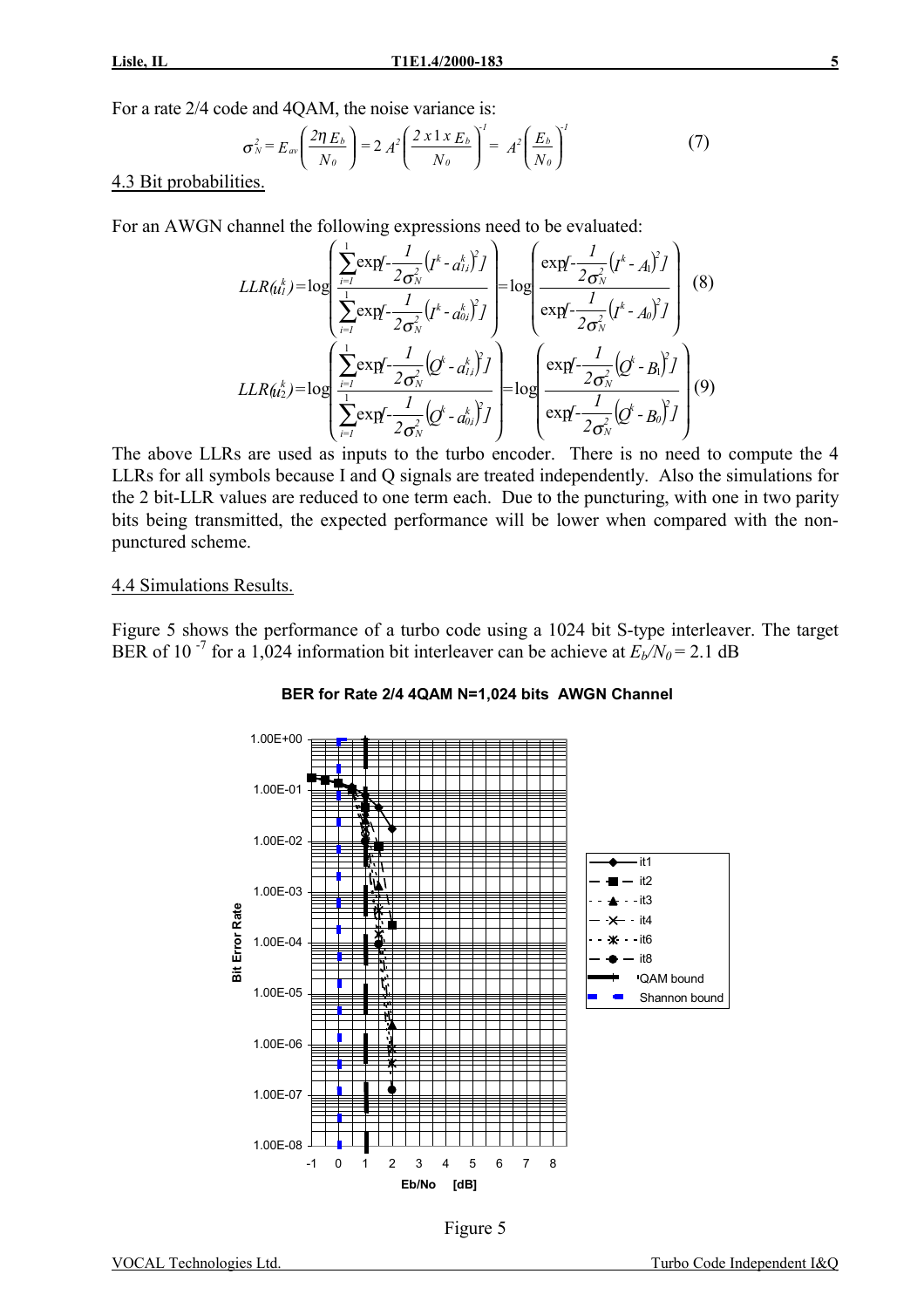# **5. CODING AND MODULATION FOR 2 BIT/S/HZ SPECTRAL EFFICIENCY.**

The investigated combines 2/4 coding scheme with 16QAM.

5.1 Puncturing.

In order to obtain a rate 2/4 code, every other bit of the parity bits p and q from Figure 1 are punctured. The puncturing patter is given in Table 3.

| Information bit (d)    |                           | u۶                                                     |  |  |  |  |  |
|------------------------|---------------------------|--------------------------------------------------------|--|--|--|--|--|
| parity bit (p)         |                           | $\overline{\phantom{0}}$                               |  |  |  |  |  |
| parity bit (q)         | -                         | <u>Ч2</u>                                              |  |  |  |  |  |
| 4AM symbol (I)         |                           | $(u_1, u_2) = (d_1, p_1)$                              |  |  |  |  |  |
| 4AM symbol (Q)         | $(u_3, u_4) = (d_2, p_2)$ |                                                        |  |  |  |  |  |
| 16 QAM symbol $(I, Q)$ |                           | $(1, Q) = (u_1, u_2, u_3, u_4) = (d_1, p_1, d_2, p_2)$ |  |  |  |  |  |

Table 3. Puncturing and Mapping for Rate 2/4 16QAM.

#### 5.2 Modulation

At time k, the symbol  $u^k = (u_1^k, u_2^k, u_3^k, u_4^k)$  is sent through the channel and the point  $r^k$  in two dimensional space is received. For a 16QAM constellation with points at -3A, -A,A and 3A, The  $E_{av}$  is:

$$
E_{av} = \frac{4(A^2 + A^2) + 8(A^2 + 9A^2) + 4(9A^2 + 9A^2)}{16} = 10A^2
$$
 (10)

For a rate 1/2 code and 16QAM, the noise variance in each dimension is:

$$
\sigma_N^2 = E_{av} \left( \frac{2 \eta E_b}{N_0} \right) = 10 A^2 \left( \frac{2 \times 2 \times E_b}{N_0} \right)^1 = 2.5 A^2 \left( \frac{E_b}{N_0} \right)^1 \tag{11}
$$

It is assumed that the time k,  $u_1^k$  and  $u_2^k$  modulate the I component and  $u_3^k$  and  $u_4^k$  modulate the Q component for a 16QAM scheme. The symbol  $u^k$  symbol has the following mapping:  $u^k =$  $(u_1^k, u_2^k, u_3^k, u_4^k) = (d^i, p^i, d^{i+1}, q^{i+1})$ . The parity bits are mapped to the least protected bits of the QAM symbol. Note that k denotes the symbol time index and i the information bit time index. This means a puncturing of one in two parity bits. Considering two independent Gaussian noise sources with identical variance  $\sigma_{N}^2$ , the LLR can be determined independently for each I and Q.

At the receiver, the I and Q signals are treated independently in order to take advantage of the simpler formulae for the 4 bit-LLR values. The mapping of the information bit is made to the most protected bit in each dimension  $(u_1^k$  for the I signal and  $u_3^k$  for the Q signal). In order to estimate the performance of this scheme, rate 1/2 turbo code and 4AM modulation is used, instead of 16QAM modulation.

#### 5.3 Bit probabilities.

For an AWGN channel the following expressions need to be evaluated:

$$
LLR(\mu_I^k) = \log \left( \frac{\sum_{i=1}^2 \exp(-\frac{1}{2\sigma_N^2} (I^k - a_{1i}^k)^2)}{\sum_{i=1}^2 \exp(-\frac{1}{2\sigma_N^2} (I^k - a_{0i}^k)^2)} \right) = \log \left( \frac{\exp(-\frac{1}{2\sigma_N^2} (I^k - A_2)^2) + \exp(-\frac{1}{2\sigma_N^2} (I^k - A_3)^2)}{\exp(-\frac{1}{2\sigma_N^2} (I^k - A_0)^2) + \exp(-\frac{1}{2\sigma_N^2} (I^k - A_1)^2)} \right)
$$
(12)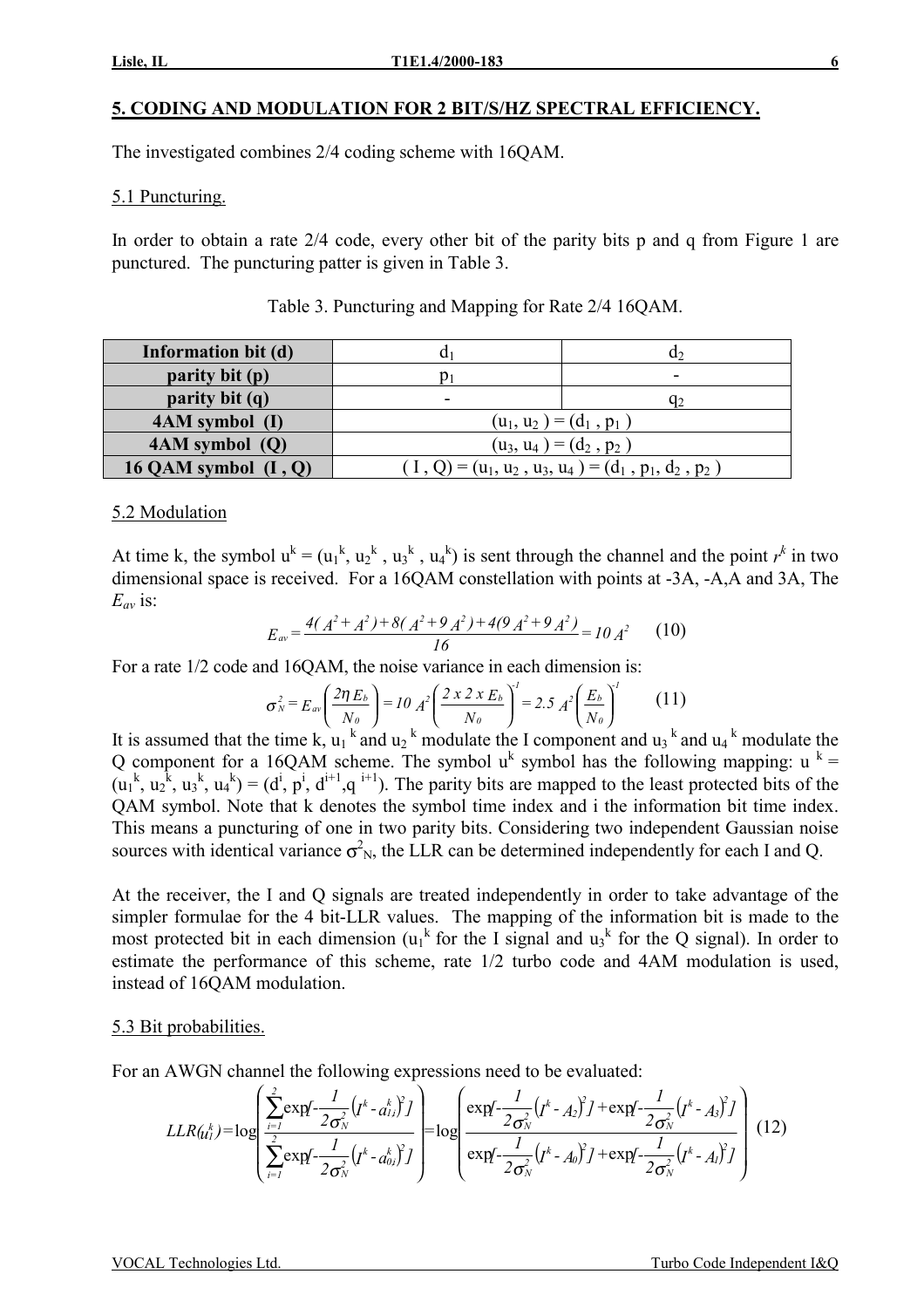$$
LLR(h_{2}^{k}) = \log \left( \frac{\sum_{i=1}^{2} \exp \left(-\frac{1}{2\sigma_{N}^{2}} \left(p^{k} - a_{i,j}^{k}\right)\right)}{\sum_{i=1}^{2} \exp \left(-\frac{1}{2\sigma_{N}^{2}} \left(p^{k} - a_{0,j}^{k}\right)\right)}\right) = \log \left( \frac{\exp \left(-\frac{1}{2\sigma_{N}^{2}} \left(p^{k} - A_{i}\right)\right) + \exp \left(-\frac{1}{2\sigma_{N}^{2}} \left(p^{k} - A_{i}\right)\right)\right)}{\exp \left(-\frac{1}{2\sigma_{N}^{2}} \left(p^{k} - A_{0}\right)\right) + \exp \left(-\frac{1}{2\sigma_{N}^{2}} \left(p^{k} - A_{2}\right)\right)\right)}\right)
$$
(13)  
\n
$$
LLR(h_{2}^{k}) = \log \left( \frac{\sum_{i=1}^{2} \exp \left(-\frac{1}{2\sigma_{N}^{2}} \left(p^{k} - a_{i,j}^{k}\right)\right)}{\sum_{i=1}^{2} \exp \left(-\frac{1}{2\sigma_{N}^{2}} \left(p^{k} - a_{0,i}^{k}\right)\right)}\right) = \log \left( \frac{\exp \left(-\frac{1}{2\sigma_{N}^{2}} \left(p^{k} - B_{2}\right)\right) + \exp \left(-\frac{1}{2\sigma_{N}^{2}} \left(p^{k} - B_{3}\right)\right)\right)}{\exp \left(-\frac{1}{2\sigma_{N}^{2}} \left(p^{k} - B_{0}\right)\right) + \exp \left(-\frac{1}{2\sigma_{N}^{2}} \left(p^{k} - B_{1}\right)\right)\right)}\right)
$$
(14)  
\n
$$
LLR(h_{4}^{k}) = \log \left( \frac{\sum_{i=1}^{2} \exp \left(-\frac{1}{2\sigma_{N}^{2}} \left(p^{k} - a_{0,i}^{k}\right)\right)}{\sum_{i=1}^{2} \exp \left(-\frac{1}{2\sigma_{N}^{2}} \left(p^{k} - B_{0}\right)\right) + \exp \left(-\frac{1}{2\sigma_{N}^{2}} \left(p^{k} - B_{2}\right)\right)\right)
$$
(15)  
\n
$$
\left( \sum_{i=1}^{2} \exp \left(-\frac{1}{2\sigma_{N}^{2}} \left
$$

The above LLRs are used as inputs to the turbo encoder. There is no need to compute the 16LLRs for all symbols because I and Q signals are treated independently. Also the simulations for the 4 bit-LLR values are reduced to 2 terms each. Due to the puncturing, with one in two parity bits being transmitted, the expected performance will be lower when compared with the non punctured scheme.

#### 5.4 Simulations Results.

The rate 2/4 16QAM scheme described in this chapter achieves the target BER at less than 1.5 dB from capacity. The implementation in hardware is feasible and it can be used at very high data rates. The target BER of 10<sup>-7</sup> can be achieved at  $E_b/N_0$  = 4.5 dB for N=1024 information bits, as shown in Figure 6.





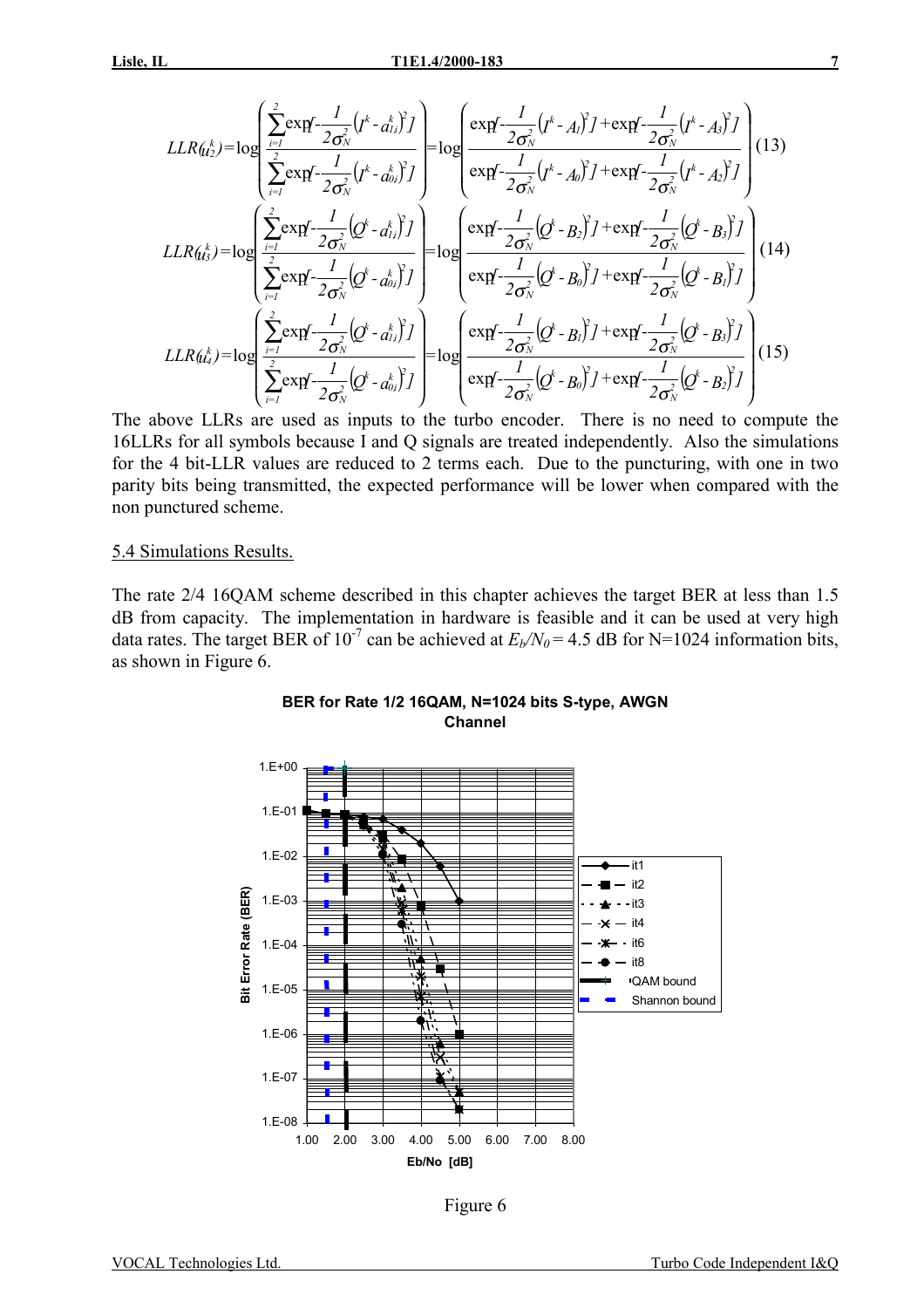# **6. CODING AND MODULATION FOR 3 BIT/S/HZ SPECTRAL EFFICIENCY.**

Three options are investigated in this section. The first scheme combines a rate 3/4 coding scheme with 16QAM. The second scheme combines a rate 3/4 coding scheme with 64QAM.

### 6.1 Option 1 Rate 3/4 Turbo code and 16QAM

### 6.1.1 Puncturing.

In order to obtain a rate 3/4 code, the puncturing pattern given in Table 4 is used.

| Information bit (d)    | Q1    | $d_2$                                                    | d٩ | a4           | d, | U6                              |  |  |  |  |  |
|------------------------|-------|----------------------------------------------------------|----|--------------|----|---------------------------------|--|--|--|--|--|
| parity bit (p)         | $p_2$ |                                                          |    |              |    |                                 |  |  |  |  |  |
| parity bit (q)         |       | -                                                        |    | -            | a٢ |                                 |  |  |  |  |  |
| 4AM symbol (I)         |       | $(\boldsymbol{\mathsf{d}}_1, \boldsymbol{\mathsf{d}}_2)$ |    | $(d_4, d_5)$ |    |                                 |  |  |  |  |  |
| $4AM$ symbol $(Q)$     |       | $(d_3, p_2)$                                             |    | $(d_6, p_5)$ |    |                                 |  |  |  |  |  |
| 16 QAM symbol $(I, Q)$ |       | $(I,Q) = (d_1, d_2, d_3, p_2)$                           |    |              |    | $(1, Q) = (d_4, d_5, d_6, q_5)$ |  |  |  |  |  |

Table 4. Puncturing and Mapping for Rate 3/4 16OAM

### 6.1.2 Modulation

It is assumed that at time k,  $u_1^k$  and  $u_2^k$  modulate the I component and  $u_3^k$  and  $u_4^k$  modulate the Q component of a 16QAM scheme. In order to estimate the performance of this scheme, rate 3/4 turbo codes and 4 AM modulation are used. For a rate 3/4 code and 16QAM, noise variance is:

$$
\sigma_N^2 = E_{av} \left( \frac{2 \eta E_b}{N_o} \right)^l = I0 \ A^2 \left( \frac{2 x 3 x E_b}{N_o} \right)^l = \frac{I0}{6} A^2 \left( \frac{E_b}{N_o} \right)^l \tag{16}
$$

The puncturing and mapping scheme is shown in Table 4 for 6 consecutive information bits that are encoded into 8 coded bits, therefore two 16QAM symbols.

#### 6.1.3 Bit Probabilities

For each received symbol, the bit probabilities are computed as described in equations (12)-(15).

#### 6.1.4 Simulation Results

Figure 7 shows the simulation results for 6,144 information bits with S-type interleaver. A BER of 10<sup>-7</sup> can be achieved after 8 iterations at  $E_b/N_0 = 5.75$  dB for N = 6144 information bits.

# 6.2 Option 2 Rate 3/6 Turbo code and 64QAM

#### 6.2.1 Puncturing.

In order to obtain a rate 3/6 code, the puncturing patter used is given in Table 5.

Table 5. Puncturing and Mapping for Rate 3/6 64QAM **Information bit (d)**  $d_1$  d<sub>2</sub> d<sub>3</sub> d<sub>3</sub> d<sub>4</sub> d<sub>5</sub> d<sub>6</sub> d<sub>6</sub> **parity bit (p)**  $p_1$   $p_2$   $p_3$   $p_4$   $p_5$ **parity bit (q)**  $\qquad$   $\qquad$   $\qquad$   $\qquad$   $\qquad$   $\qquad$   $\qquad$   $\qquad$   $\qquad$   $\qquad$   $\qquad$   $\qquad$   $\qquad$   $\qquad$   $\qquad$   $\qquad$   $\qquad$   $\qquad$   $\qquad$   $\qquad$   $\qquad$   $\qquad$   $\qquad$   $\qquad$   $\qquad$   $\qquad$   $\qquad$   $\qquad$   $\qquad$   $\qquad$   $\qquad$   $\qquad$   $\qquad$   $\qquad$  **8AM symbol (I)**  $(d_1, d_2, p_1)$   $(d_4, d_5, q_4)$ **8AM symbol (Q)**  $(d_3, p_3, q_2)$   $(d_6, p_5, q_6)$ **64 QAM symbol (I, Q)**  $\begin{pmatrix} 1 & 0 \\ 0 & 1 \end{pmatrix} = (d_1, d_2, p_1, d_3, p_3, q_2)$   $\begin{pmatrix} 1 & 0 \\ 0 & 1 \end{pmatrix} = (d_4, d_5, q_4, d_6, p_5, q_6)$ 

|  | CAL Technologies Ltd |  |  |
|--|----------------------|--|--|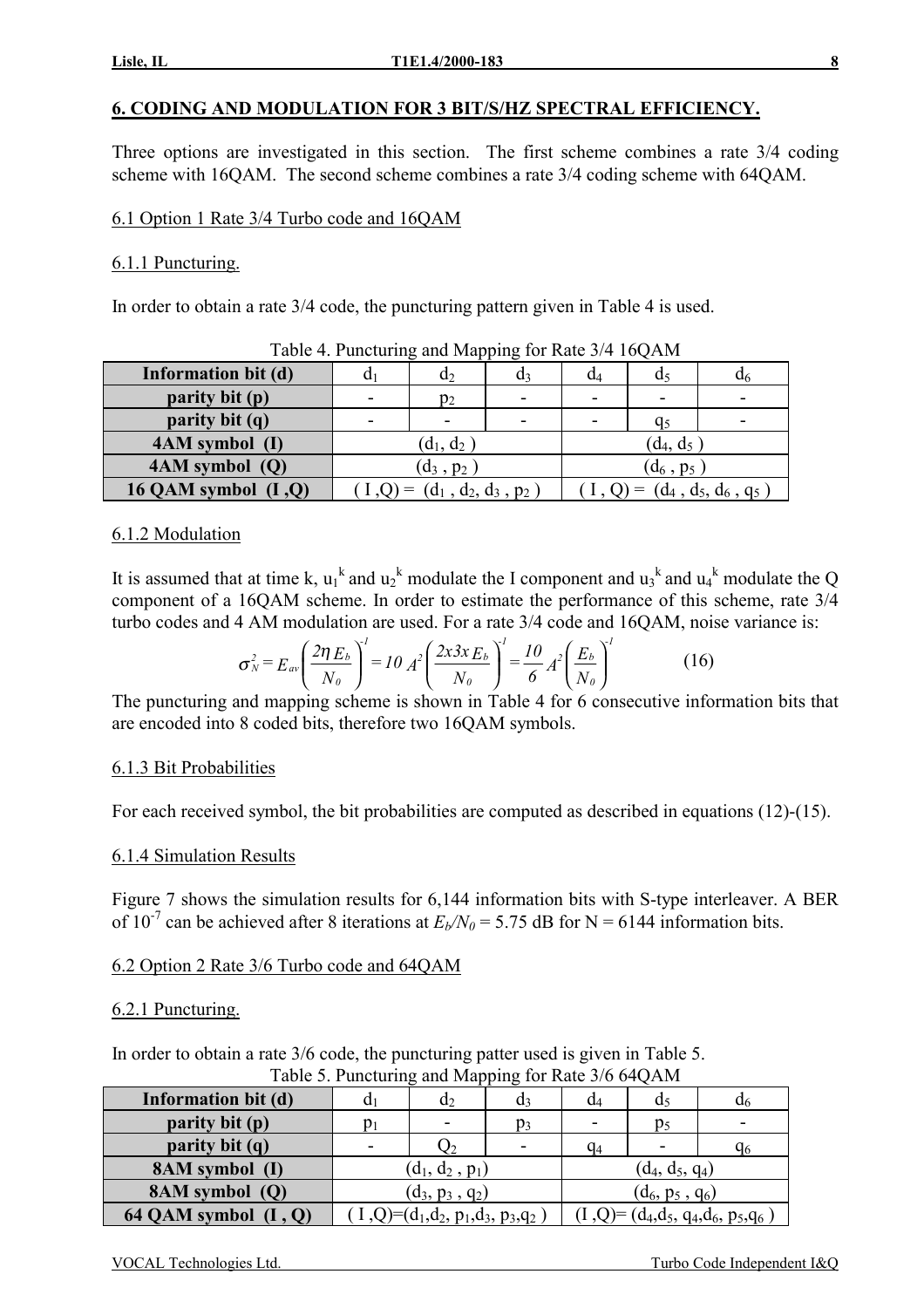

**BER for Rate 3/4 16QAM, N=6,144 bits S-type, AWGN Channel**

Figure 7

### 6.2.2 Modulation

At time k, the symbol  $u^k = (u_1^k, u_2^k, u_3^k, u_4^k, u_5^k, u_6^k)$ , is sent through the channel and the point  $r^k$ in two dimensional space is received. It is assumed that at time  $k u_1^k$ ,  $u_2^k$  and  $u_3^k$  modulate the I component and  $u_4^k$ ,  $u_5^k$  and  $u_6^k$  modulate the Q component of a 64QAM scheme. For 64QAM constellations with points at -7A, -5A, -3A, -A,  $\overline{A}$ ,  $\overline{3A}$ ,  $\overline{5A}$ ,  $\overline{7A}$  The E<sub>av</sub> is:

 $E_{av} = (8(49+25+9+1)+8(25+49+49+9+49+1)+8(25+9+25+1)+8(9+1))$  A <sup>2</sup> / 64= 42 A <sup>2</sup> (17) For a rate 3/6 code and 64QAM, the noise variance in each dimension is:

$$
\sigma_N^2 = E_{av} \left( \frac{2 \eta E_b}{N_o} \right)^1 = 42 A^2 \left( \frac{2x 3x E_b}{N_o} \right)^1 = 7 A^2 \left( \frac{E_b}{N_o} \right)^1 \tag{18}
$$

In order to estimate the performance of this scheme, when rate 3/6 turbo codes and 8AM modulation is used. The puncturing and mapping scheme is shown in Table 5 for 6 consecutive information bits that are encoded into 12 coded bits, therefore two 64QAM symbols.

#### 6.2.3 Bit Probabilities

For an AWGN channel, the following expressions need to be evaluated for the I dimension:

$$
LLR(u_l^k) = \log \left( \frac{\sum_{i=1}^4 \exp\{-\frac{1}{2\sigma_N^2} (I^k - a_{l,i}^k)^2 J\}}{\sum_{i=1}^4 \exp\{-\frac{1}{2\sigma_N^2} (I^k - a_{0,i}^k)^2 J\}} \right) =
$$
\n
$$
= \log \left( \frac{\exp\{-\frac{1}{2\sigma_N^2} (I^k - A_i)^2 J + \exp\{-\frac{1}{2\sigma_N^2} (I^k - A_5)^2 J + \exp\{-\frac{1}{2\sigma_N^2} (I^k - A_6)^2 J + \exp\{-\frac{1}{2\sigma_N^2} (I^k - A_7)^2 J\}} \right)
$$
\n
$$
= \log \left( \frac{\exp\{-\frac{1}{2\sigma_N^2} (I^k - A_i)^2 J + \exp\{-\frac{1}{2\sigma_N^2} (I^k - A_1)^2 J + \exp\{-\frac{1}{2\sigma_N^2} (I^k - A_2)^2 + \exp\{-\frac{1}{2\sigma_N^2} (I^k - A_3)^2 J\}} \right)
$$
\n
$$
(19)
$$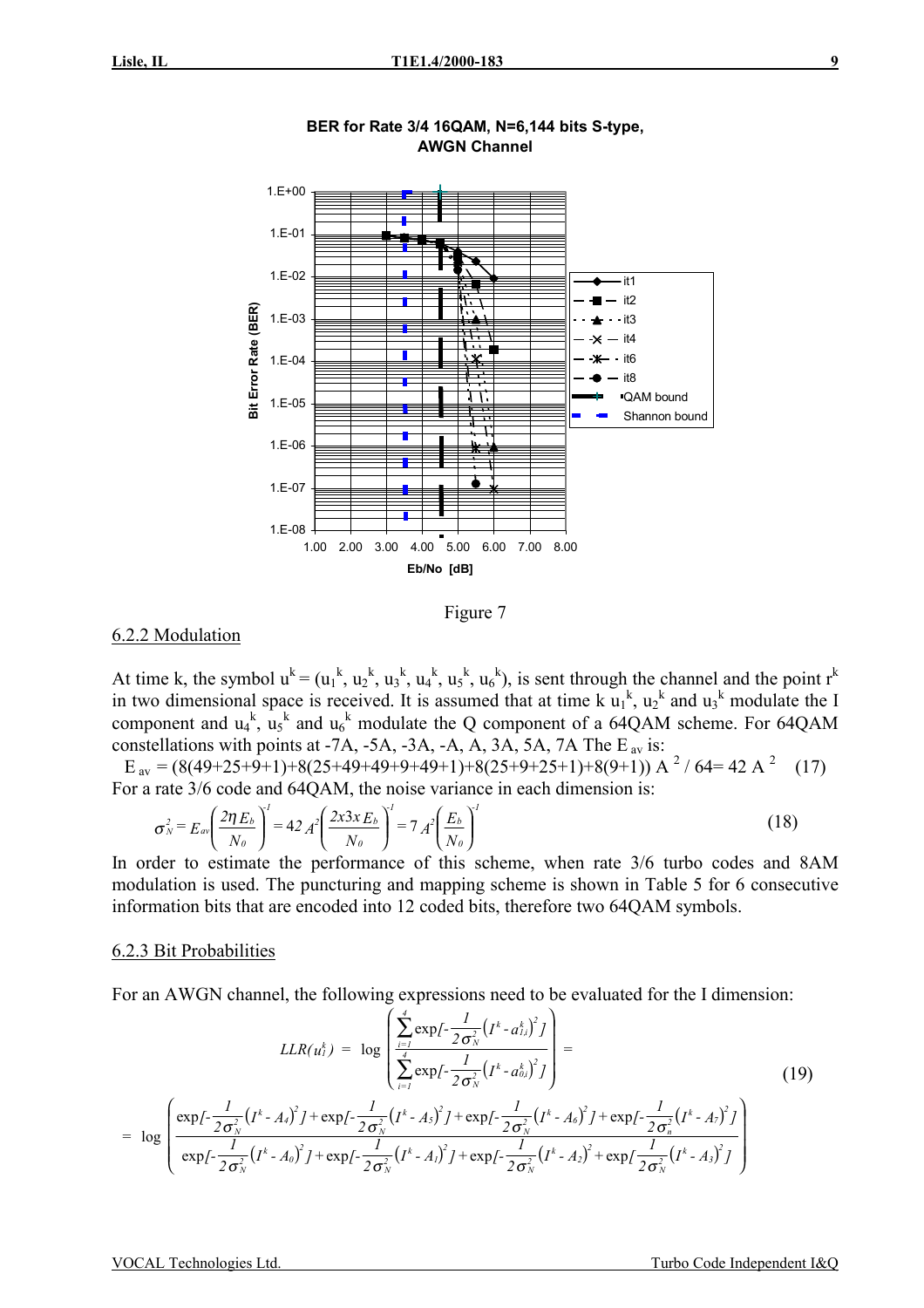$$
LLR(u_2^k) = \log \left( \frac{\sum_{i=1}^4 \exp\{-\frac{1}{2\sigma_N^2} (I^k - a_{i\lambda}^k)^2\}}{\sum_{i=1}^4 \exp\{-\frac{1}{2\sigma_N^2} (I^k - a_{0\lambda}^k)^2\}} \right) =
$$
\n
$$
= \log \left( \frac{\exp\{-\frac{1}{2\sigma_N^2} (I^k - A_2)^2\} + \exp\{-\frac{1}{2\sigma_N^2} (I^k - A_3)^2\} + \exp\{-\frac{1}{2\sigma_N^2} (I^k - A_6)^2\} + \exp\{-\frac{1}{2\sigma_N^2} (I^k - A_7)^2\}}{\exp\{-\frac{1}{2\sigma_N^2} (I^k - A_0)^2\} + \exp\{-\frac{1}{2\sigma_N^2} (I^k - A_1)^2\} + \exp\{-\frac{1}{2\sigma_N^2} (I^k - A_3)^2\}} \right)
$$
\n
$$
LLR(u_3^k) = \log \left( \frac{\sum_{i=1}^4 \exp\{-\frac{1}{2\sigma_N^2} (I^k - a_{i\lambda}^k)^2\}}{\sum_{i=1}^4 \exp\{-\frac{1}{2\sigma_N^2} (I^k - a_{0\lambda}^k)^2\}} \right) =
$$
\n
$$
= \log \left( \frac{\exp\{-\frac{1}{2\sigma_N^2} (I^k - A_1)^2\} + \exp\{-\frac{1}{2\sigma_N^2} (I^k - A_3)^2\} + \exp\{-\frac{1}{2\sigma_N^2} (I^k - A_3)^2\} + \exp\{-\frac{1}{2\sigma_N^2} (I^k - A_7)^2\}} \right)
$$
\n
$$
(21)
$$
\n
$$
= \log \left( \frac{\exp\{-\frac{1}{2\sigma_N^2} (I^k - A_0)^2\} + \exp\{-\frac{1}{2\sigma_N^2} (I^k - A_4)^2\} + \exp\{-\frac{1}{2\sigma_N^2} (I^k - A_2)^2\} + \exp\{-\frac{1}{2\sigma_N^2} (I^k - A_6)^2\}} \right)
$$

An identical computation effort is required for the Q dimension, the I<sup>k</sup> being replaced with the  $Q^k$ demodulated value in order to evaluate  $LLR(u_4^k)$ ,  $LLR(u_5^k)$  and  $LLR(u_6^k)$ .

#### 6.2.4 Simulation Results

Figure 8 shows the simulation results for 6,144 information bits with S-type interleaver. A BER of  $10^{-7}$  can be achieved after 8 iterations at  $E_b/N_0 = 6.1$  dB for N = 6,144 information bits. This result is 0.5 dB worse than the performance of the rate 3/4 16QAM scheme.





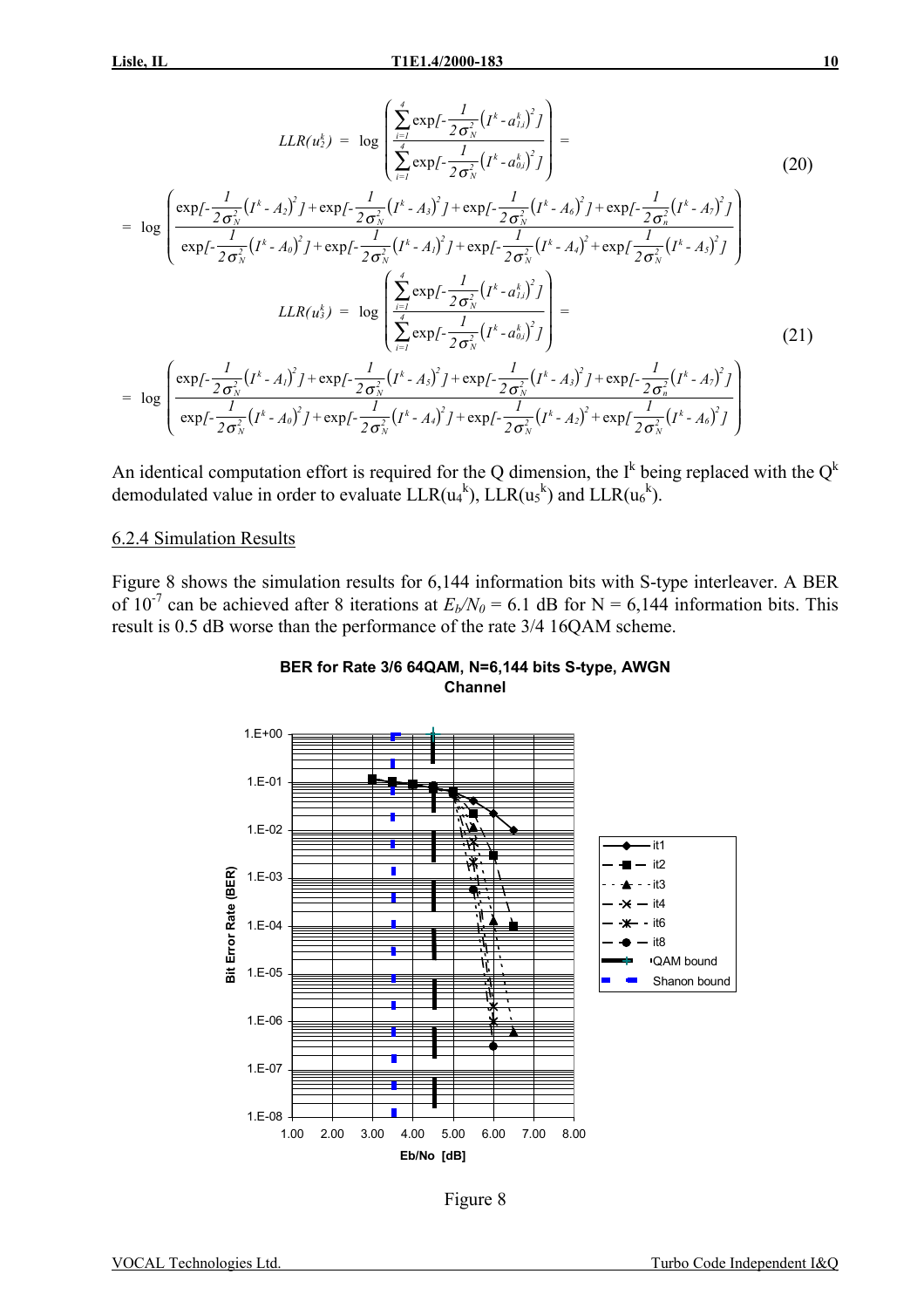# **7. CODING AND MODULATION FOR 4 BIT/S/HZ SPECTRAL EFFICIENCY.**

This section investigated four schemes for transmission of 4 information bits in a 64 QAM symbol. The mapping used for 64QAM constellation has a very significant impact on the performance of these schemes. The first scheme uses independent I and Q mapping and also uses Gray mapping in each dimension. The second scheme uses independent I and Q mapping, but natural mapping in each dimension. The third scheme used a conventional trellis coded modulation approach based on Ungerboeck set partitioning of the 64QAM set. This partitioning technique splits the constellation in sub-constellations with increased Euclidian distance. In these schemes all the information bits are coded. The fourth scheme used the same conventional trellis coded modulation approach based on Ungerboeck set partitioning of the 64QAM set. However, only two information bits are encoded by a rate 1/2 code. The four coded bits select a subpartition of four points. The other two information bits, which are sent uncoded, identify the transmitted point.

7.1 Option 1 – Rate 4/6 64QAM with independent I and Q and with Gray Mapping.

# 7.1.1 Puncturing

In order to obtain a rate 4/6 code, the puncturing patter used is shown in Table 6.

| Information bit (d)    |                   | $\mathbf{u}_2$                    | u٩ | U4 |  |  |  |  |  |
|------------------------|-------------------|-----------------------------------|----|----|--|--|--|--|--|
| parity bit (p)         |                   | -                                 |    |    |  |  |  |  |  |
| parity bit (q)         | -                 |                                   | Ч3 |    |  |  |  |  |  |
| 8AM symbol (I)         |                   | $(d_1, d_2, p_1)$                 |    |    |  |  |  |  |  |
| 8AM symbol (Q)         | $(d_3, d_4, q_3)$ |                                   |    |    |  |  |  |  |  |
| 64 QAM symbol $(I, Q)$ |                   | $(I,Q)=(d_1,d_2,p_1,d_3,d_4,q_3)$ |    |    |  |  |  |  |  |

### Table 6. Puncturing and Mapping for Rate 4/6 64QAM Option 1

# 7.1.2 Modulation

Gray mapping was used in each dimension. Four information bits are required to be sent using a 64QAM constellation. For a rate 4/6 code and 64QAM, the noise variance in each dimension is

$$
\sigma_N^2 = E_{av} \left( \frac{2 \eta E_b}{N_o} \right)^l = 42 A^2 \left( \frac{2 x 4 x E_b}{N_o} \right)^l = 5.25 A^2 \left( \frac{E_b}{N_o} \right)^l \tag{22}
$$

The puncturing and mapping scheme is shown in Table 6 for 4 consecutive information bits that are encoded into 6 coded bits, therefore one 64QAM symbol.The turbo encoder with the puncturing presented in Table 6 is a rate 4/6 turbo code which in conjunction with 64QAM gives a spectral efficiency of 4 bits/s/Hz. Considering two independent Gaussian noises with identical variance  $\sigma_{N}^2$ , the LLR can be determined independently for each I and Q. It is assumed that at time k  $u_1^k$ ,  $u_2^k$  and  $u_3^k$  modulate the I component and  $u_4^k$ ,  $u_5^k$  and  $u_6^k$  modulate the Q component of the 64QAM scheme. At the receiver, the I and Q signals are treated independently in order to take advantage of the simpler formulae for the LLR values.

# 7.1.3 Bit Probabilities

From each received symbol, the bit probabilities are computed as follows: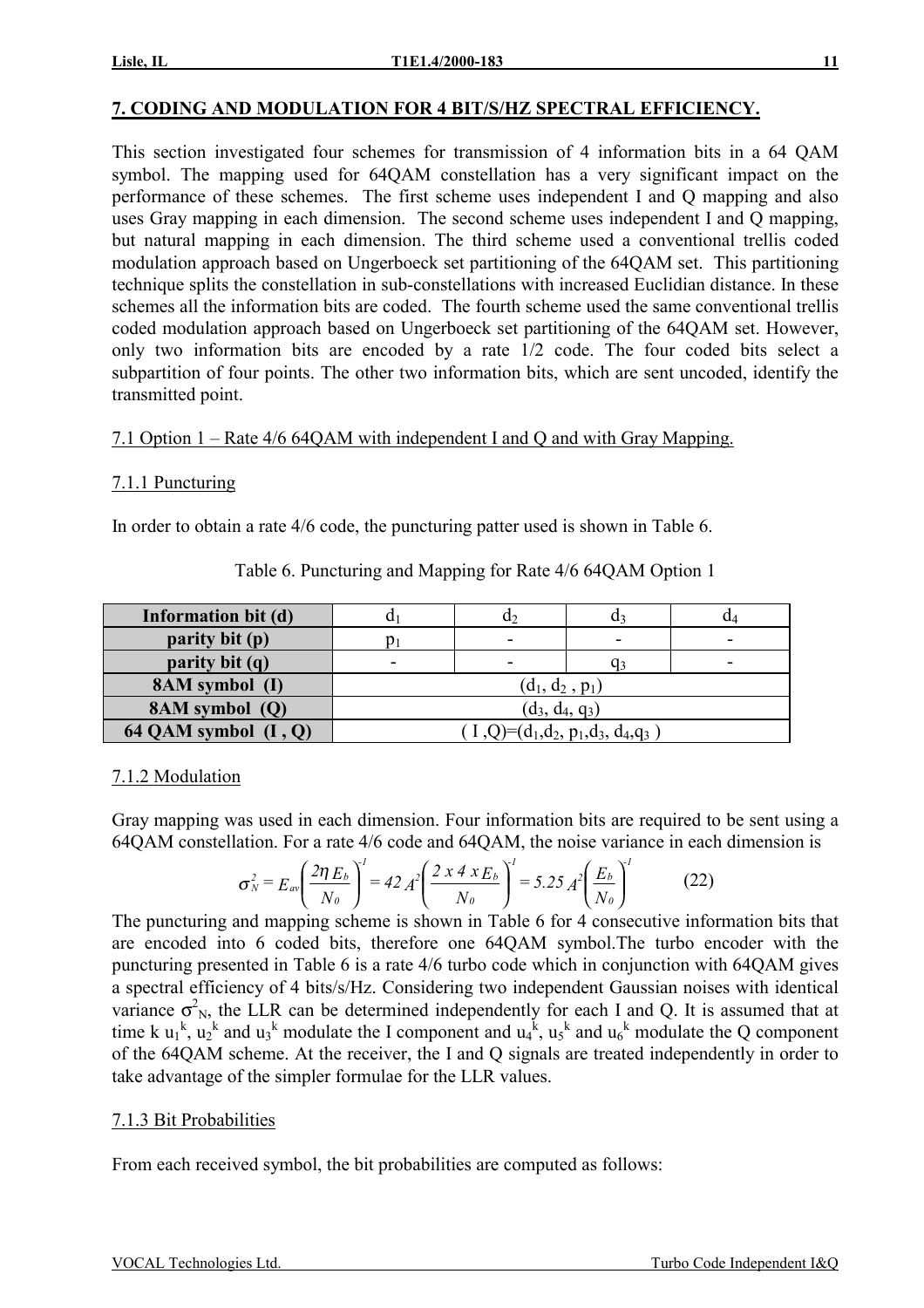*=*

$$
LLR(u_1^k) = \log \left( \frac{\sum_{i=1}^4 \exp\{-\frac{1}{2\sigma_N^2} (J^k - a_{1,i}^k)^2\}}{\sum_{i=1}^4 \exp\{-\frac{1}{2\sigma_N^2} (J^k - a_{0,i}^k)^2\}} \right) =
$$
\n
$$
4\pi \int_{0}^{2} J + \exp\{-\frac{1}{2\sigma_N^2} (J^k - A_0)^2\} + \exp\{-\frac{1}{2\sigma_N^2} (J^k - A_0)^2\} + \exp\{-\frac{1}{2\sigma_N^2} (J^k - A_0)^2\}
$$
\n(23)

$$
\log \left( \frac{\exp \left(-\frac{1}{2\sigma_{N}^{2}}\left(t^{k}-A_{i}\right)^{2}+ \exp \left(-\frac{1}{2\sigma_{N}^{2}}\left(t^{k}-A_{S}\right)^{2}\right)+\exp \left(-\frac{1}{2\sigma_{N}^{2}}\left(t^{k}-A_{S}\right)^{2}\right)+\exp \left(-\frac{1}{2\sigma_{N}^{2}}\left(t^{k}-A_{S}\right)^{2}\right)\right)}{\exp \left(-\frac{1}{2\sigma_{N}^{2}}\left(t^{k}-A_{0}\right)^{2}+ \exp \left(-\frac{1}{2\sigma_{N}^{2}}\left(t^{k}-A_{I}\right)^{2}\right)+\exp \left(-\frac{1}{2\sigma_{N}^{2}}\left(t^{k}-A_{2}\right)^{2}+\exp \left(\frac{1}{2\sigma_{N}^{2}}\left(t^{k}-A_{S}\right)^{2}\right)\right)}\right)}{LLR(u_{2}^{k})=\log \left( \sum_{i=1}^{4} \exp \left(-\frac{1}{2\sigma_{N}^{2}}\left(t^{k}-a_{i,i}^{k}\right)^{2}+ \frac{1}{2\sigma_{N}^{2}}\left(t^{k}-a_{i,i}^{k}\right)^{2}\right)\right)} \tag{24}
$$

$$
= \log \left( \frac{\exp \left\{ -\frac{1}{2\sigma_{N}^{2}} \left( I^{k} - A_{2} \right)^{2} \right\} + \exp \left\{ -\frac{1}{2\sigma_{N}^{2}} \left( I^{k} - A_{3} \right)^{2} \right\} + \exp \left\{ -\frac{1}{2\sigma_{N}^{2}} \left( I^{k} - A_{6} \right)^{2} \right\} + \exp \left\{ -\frac{1}{2\sigma_{N}^{2}} \left( I^{k} - A_{7} \right)^{2} \right\}}{\exp \left\{ -\frac{1}{2\sigma_{N}^{2}} \left( I^{k} - A_{0} \right)^{2} \right\} + \exp \left\{ -\frac{1}{2\sigma_{N}^{2}} \left( I^{k} - A_{1} \right)^{2} \right\} + \exp \left\{ -\frac{1}{2\sigma_{N}^{2}} \left( I^{k} - A_{4} \right)^{2} + \exp \left\{ -\frac{1}{2\sigma_{N}^{2}} \left( I^{k} - A_{7} \right)^{2} \right\}}{\exp \left\{ -\frac{1}{2\sigma_{N}^{2}} \left( I^{k} - A_{7} \right)^{2} \right\}} \right)
$$
\n
$$
LLR(u_{3}^{k}) = \log \left( \sum_{i=1}^{4} \exp \left\{ -\frac{1}{2\sigma_{N}^{2}} \left( I^{k} - a_{0i}^{k} \right)^{2} \right\} \right)
$$
\n
$$
= \log \left( \sum_{i=1}^{4} \exp \left\{ -\frac{1}{2\sigma_{N}^{2}} \left( I^{k} - A_{7} \right)^{2} \right\} + \exp \left\{ -\frac{1}{2\sigma_{N}^{2}} \left( I^{k} - A_{7} \right)^{2} \right\} + \exp \left\{ -\frac{1}{2\sigma_{N}^{2}} \left( I^{k} - A_{7} \right)^{2} \right\} \right)
$$
\n
$$
(25)
$$

$$
= \log \left( \frac{\exp \left\{ -\frac{1}{2\sigma_N^2} \left( I^k - A_I \right)^2 J + \exp \left\{ -\frac{1}{2\sigma_N^2} \left( I^k - A_S \right)^2 J + \exp \left\{ -\frac{1}{2\sigma_N^2} \left( I^k - A_S \right)^2 J + \exp \left\{ -\frac{1}{2\sigma_N^2} \left( I^k - A_I \right)^2 J + \exp \left\{ -\frac{1}{2\sigma_N^2} \left( I^k - A_I \right)^2 J + \exp \left\{ -\frac{1}{2\sigma_N^2} \left( I^k - A_I \right)^2 J + \exp \left\{ -\frac{1}{2\sigma_N^2} \left( I^k - A_I \right)^2 J + \exp \left\{ -\frac{1}{2\sigma_N^2} \left( I^k - A_I \right)^2 J + \exp \left\{ -\frac{1}{2\sigma_N^2} \left( I^k - A_I \right)^2 J + \exp \left\{ -\frac{1}{2\sigma_N^2} \left( I^k - A_I \right)^2 J + \exp \left\{ -\frac{1}{2\sigma_N^2} \left( I^k - A_I \right)^2 J + \exp \left\{ -\frac{1}{2\sigma_N^2} \left( I^k - A_I \right)^2 J + \exp \left\{ -\frac{1}{2\sigma_N^2} \left( I^k - A_I \right)^2 J + \exp \left\{ -\frac{1}{2\sigma_N^2} \left( I^k - A_I \right)^2 J + \exp \left\{ -\frac{1}{2\sigma_N^2} \left( I^k - A_I \right)^2 J + \exp \left\{ -\frac{1}{2\sigma_N^2} \left( I^k - A_I \right)^2 J + \exp \left\{ -\frac{1}{2\sigma_N^2} \left( I^k - A_I \right)^2 J + \exp \left\{ -\frac{1}{2\sigma_N^2} \left( I^k - A_I \right)^2 J + \exp \left\{ -\frac{1}{2\sigma_N^2} \left( I^k - A_I \right)^2 J + \exp \left\{ -\frac{1}{2\sigma_N^2} \left( I^k - A_I \right)^2 J + \exp \left\{ -\frac{1}{2\sigma_N^2} \left( I^k - A_I \right)^2 J + \exp \left\{ -\frac{1}{2\sigma_N^2} \left( I^k - A_I \right)^2 J + \exp \
$$

For I dimension. An identical computation effort is required for the Q dimension, the  $I^k$  being replaced with the Q<sup>k</sup> demodulated value in order to evaluate  $LLR(u_4^k)$ ,  $LLR(u_5^k)$  and  $LLR(u_6^k)$ .

#### 7.1.4 Simulation Results

Figure 9 shows the simulation results for 4,096 information bits with S-type interleaver. A BER of  $10^{-7}$  can be achieved after 8 iterations at  $E_b/N_0 = 8.3$  dB.

#### 7.2 Option 2 – Rate 4/6 64QAM with independent I and Q and Natural Mapping.

#### 7.2.1 Puncturing

In order to obtain a rate 4/6 code, the puncturing patter used is shown in Table 7.

| Information bit (d)    |                   | u۶                                | u٩ | u⊿ |  |  |  |  |  |
|------------------------|-------------------|-----------------------------------|----|----|--|--|--|--|--|
| parity bit (p)         |                   | -                                 |    |    |  |  |  |  |  |
| parity bit (q)         | -                 | -                                 | q3 |    |  |  |  |  |  |
| 8AM symbol (I)         |                   | $(d_1, d_2, p_1)$                 |    |    |  |  |  |  |  |
| 8AM symbol (Q)         | $(d_3, d_4, q_3)$ |                                   |    |    |  |  |  |  |  |
| 64 QAM symbol $(I, Q)$ |                   | $(1,Q)=(d_1,d_2,p_1,d_3,d_4,q_3)$ |    |    |  |  |  |  |  |

#### Table 7. Puncturing and Mapping for Rate 4/6 64QAM Option 2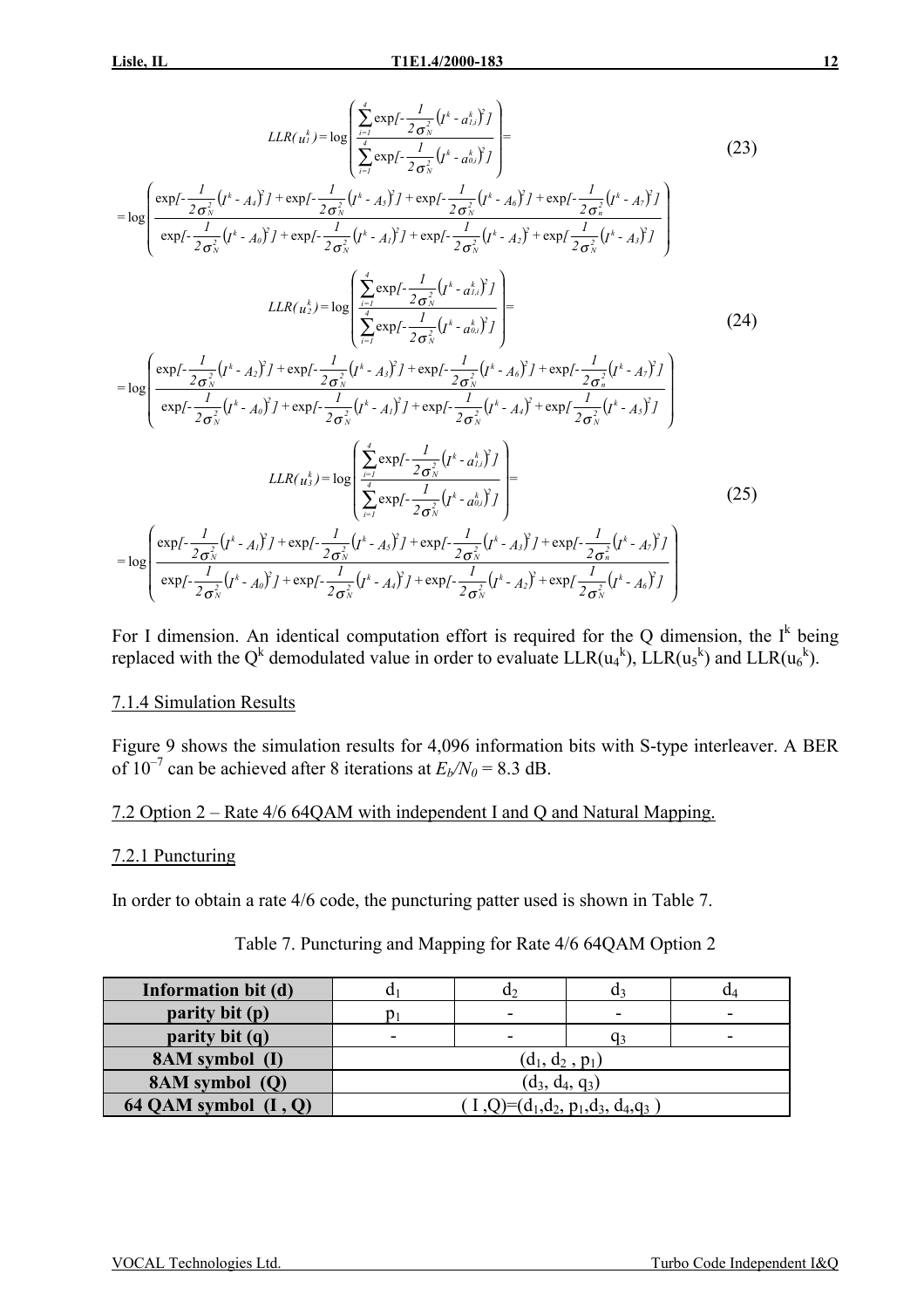

**BER for Rate 4/6 64QAM N=4,096 bits AWGN Channel , Gray Mapping**

Figure 9.

#### 7.2.2 Modulation

Natural mapping is used in each dimension. Four information bits are required to be sent using a 64QAM constellation. This is equivalent to a rate 2/3 coding scheme. For a rate 4/6 code and 64QAM, the noise variance in each dimension is

$$
\sigma_N^2 = E_{av} \left( \frac{2 \eta E_b}{N_o} \right)^{-1} = 42 A^2 \left( \frac{2x 4x E_b}{N_o} \right)^{-1} = 5.25 A^2 \left( \frac{E_b}{N_o} \right)^{-1}
$$
 (26)

The puncturing and mapping scheme is shown in Table 7 for 4 consecutive information bits that are encoded into 6 coded bits, therefore one 64QAM symbol. The turbo encoder with the puncturing presented in Table 7 is a rate 4/6 turbo code which in conjunction with 64QAM gives a spectral efficiency of 4 bits/s/Hz. Considering two independent Gaussian noises with identical variance  $\sigma_{N}^2$ , the LLR can be determined independently for each I and Q. It is assumed that at time k  $u_1^k$ ,  $u_2^k$  and  $u_3^k$  modulate the I component and  $u_4^k$ ,  $u_5^k$  and  $u_6^k$  modulate the Q component of the 64QAM scheme. At the receiver, the I and Q signals are treated independently in order to take advantage of the simpler formulae for the LLR values.

#### 7.2.3 Bit Probabilities

From each received symbol, the bit probabilities are computed as described in equations (23) (24) and (25) for I dimension. An identical computation effort is required for the Q dimension, the I<sup>k</sup> being replaced with the Q<sup>k</sup> demodulated value in order to evaluate LLR( $u_4$ <sup>k</sup>), LLR( $u_5$ <sup>k</sup>) and  $LLR(u_6^k)$ .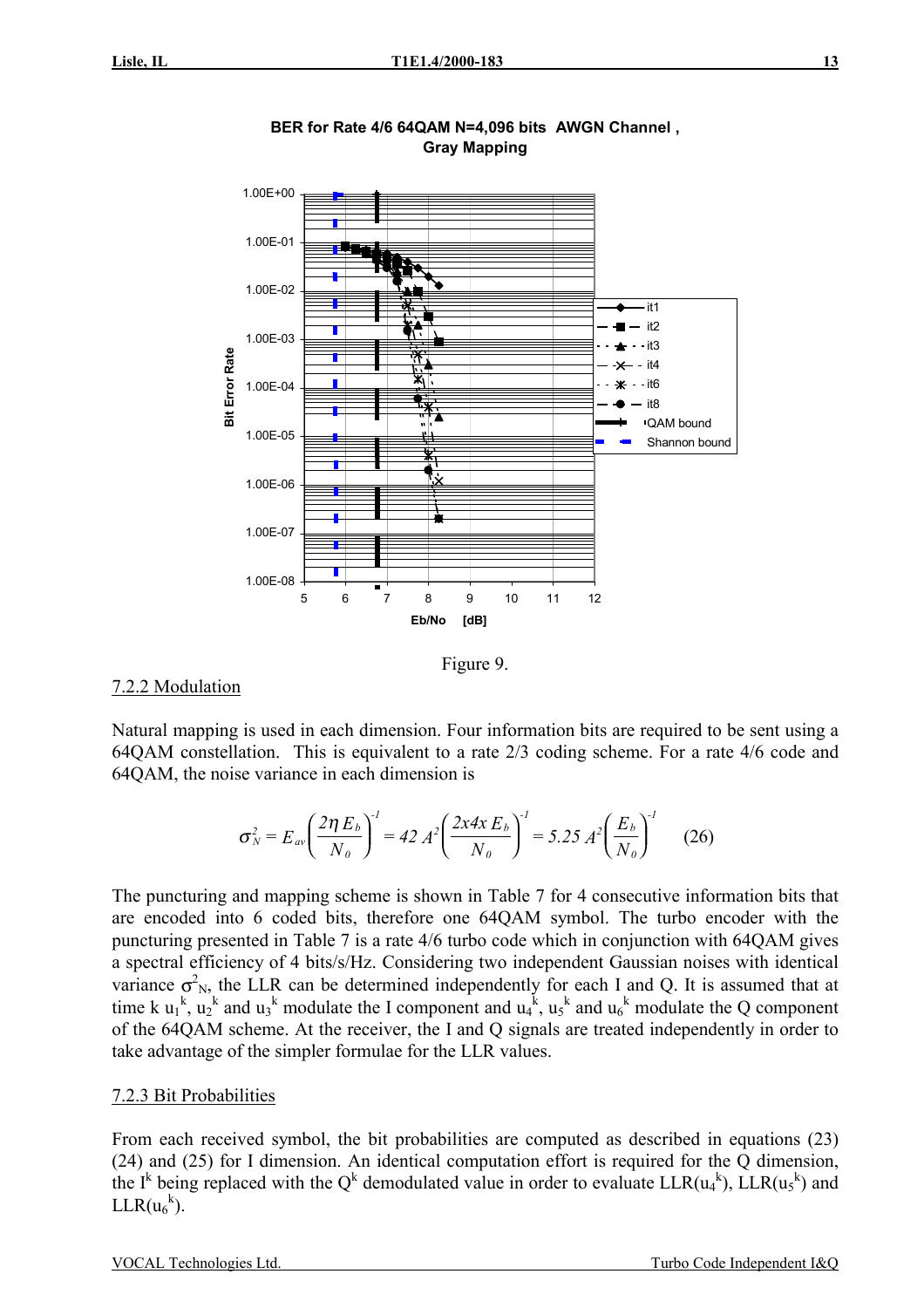### 7.2.4 Simulation Results

Figure 10 shows the simulation results for 4,096 information bits with S-type interleaver. A BER of  $10^{-7}$  can be achieved after 8 iterations at  $E_b/N_0 = 10.5$  dB.





Figure 10

# **8. CODING AND MODULATION FOR 5 BIT/S/HZ SPECTRAL EFFICIENCY.**

This section investigated a rate 5/8 coding scheme with 256QAM.

### 8.1 Puncturing

In order to obtain a rate 5/8 code, the puncturing patter used is shown in Table 8.

| Information bit (d)     | a <sub>1</sub>   | $d_2$                    | d٩                                         | $d_4$ | a <sub>5</sub> | d٢                           | d۶                       | $d_8$                    | d9                                               | $d_{10}$                 |
|-------------------------|------------------|--------------------------|--------------------------------------------|-------|----------------|------------------------------|--------------------------|--------------------------|--------------------------------------------------|--------------------------|
| parity bit (p)          | $\mathfrak{p}_1$ | $\overline{\phantom{0}}$ |                                            |       | p5             |                              | $\overline{\phantom{0}}$ | $p_8$                    | $\overline{\phantom{0}}$                         | $\overline{\phantom{0}}$ |
| parity bit (q)          | -                | ٠                        | qз                                         |       |                | q <sub>6</sub>               | -                        | $\overline{\phantom{0}}$ | $\overline{\phantom{0}}$                         | $q_{10}$                 |
| 16AM symbol (I)         |                  |                          | $(d_1, d_2, d_3, p_1)$                     |       |                | $(d_6, d_7, d_8, q_6)$       |                          |                          |                                                  |                          |
| 16AM symbol $(Q)$       |                  | $(d_4, d_5, q_3, p_5)$   |                                            |       |                | $(d_9, d_{10}, p_8, q_{10})$ |                          |                          |                                                  |                          |
| 256 QAM symbol $(I, Q)$ |                  |                          | $(d_1, d_2, d_3, p_1, d_4, d_5, q_3, p_5)$ |       |                |                              |                          |                          | $(d_6, d_7, d_8, q_6, d_9, d_{10}, p_8, q_{10})$ |                          |

| Table 8. Puncturing and Mapping for Rate 5/8 256QAM |  |  |
|-----------------------------------------------------|--|--|
|                                                     |  |  |

#### 8.2 Modulation

For a 256QAM constellation with points at –15A, -13A, -11A, -9A, -7A, -5A, -3A, -A, A, 3A, 5A, 7A, 9A, 11A, 13A, 15A. E av is: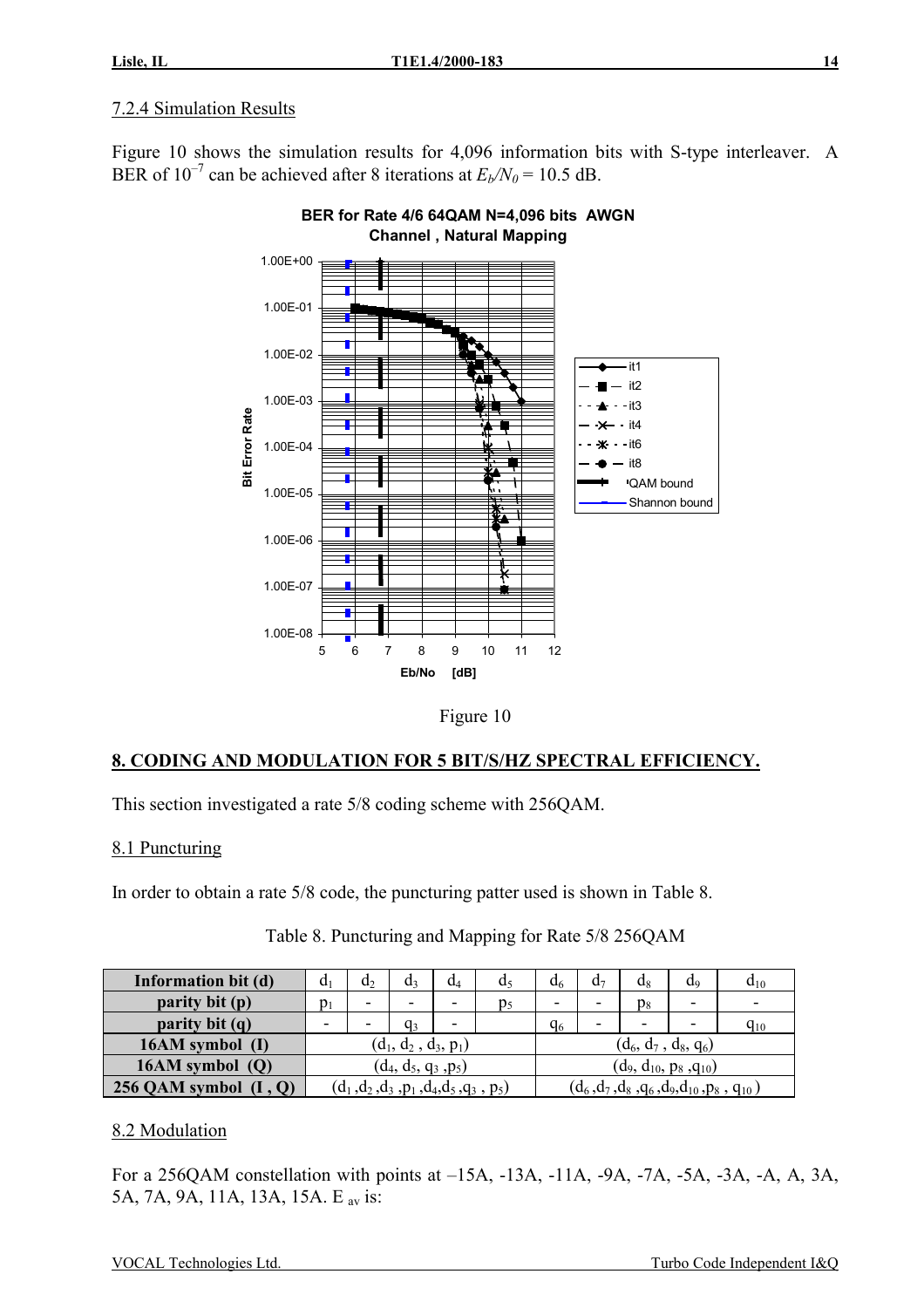$$
E_{av} = 170 \text{ A}^2 \tag{27}
$$

It is assumed that at time k the symbol  $u^k = (u_1^k, u_2^k, u_3^k, u_4^k, u_5^k, u_6^k, u_7^k, u_8^k)$  is sent though the channel. It is assumed that at time k the symbol  $u_1^k$ ,  $u_2^k$ ,  $u_3^k$  and  $u_4^k$  modulate the I component and  $u_5^k$ ,  $u_6^k$ ,  $u_7^k$  and  $u_8^k$  modulate the Q component of a 256QAM scheme.

For a rate 5/8 code and 256QAM, the noise variance is:

$$
\sigma_N^2 = E_{av} \left( \frac{2 \eta E_b}{N_o} \right)^l = 170 A^2 \left( \frac{2 \times 5 \times E_b}{N_o} \right)^l = 17 A^2 \left( \frac{E_b}{N_o} \right)^l \tag{28}
$$

In order to study the performance of this scheme, a rate 5/8 turbo code and a 16AM is used. The 256QAM scheme will achieve a similar performance in terms of bit error rate (BER) at twice the spectral efficiency, assuming an ideal demodulator. The puncturing and mapping scheme shown in Table 8 is for 10 consecutive information bits that are coded into 16 encoded bits, therefore, one 256QAM symbol. The turbo encoder is a rate 5/8 turbo code, which in conjunction with 256QAM, gives a spectral efficiency of 5 bits/s/Hz.

### 8.3 Bit Probabilities

The 16AM symbol is defined as  $u^k = (u_1^k, u_2^k, u_3^k, u_4^k)$ , where  $u_1^k$  is the most significant bit and  $u_4$ <sup>k</sup> is the least significant bit. The following set can be defined.

- 1. bit-1-is-0 = { $A_0$ , $A_1$ ,  $A_2$ ,  $A_3$ ,  $A_4$ ,  $A_5$ ,  $A_6$ ,  $A_7$ }
- 2. bit-1-is-1 = {  $A_8$ ,  $A_9$ ,  $A_{10}$ ,  $A_{11}$ ,  $A_{12}$ ,  $A_{13}$ ,  $A_{14}$ ,  $A_{15}$ }
- 3. bit-2-is-0 = { $A_0$ , $A_1$ ,  $A_2$ ,  $A_3$ ,  $A_8$ ,  $A_9$ ,  $A_{10}$ ,  $A_{11}$ }
- 4. bit-2-is-1 = {  $A_4$ ,  $A_5$ ,  $A_6$ ,  $A_7$ ,  $A_{12}$ ,  $A_{13}$ ,  $A_{14}$ ,  $A_{15}$ }
- 5. bit-3-is-0 = { $A_0$ , $A_1$ ,  $A_4$ ,  $A_5$ ,  $A_8$ ,  $A_9$ ,  $A_{12}$ ,  $A_{13}$ }
- 6. bit-3-is-1 = { $A_2$ , $A_3$ ,  $A_6$ ,  $A_7$ ,  $A_{10}$ ,  $A_{11}$ ,  $A_{14}$ ,  $A_{15}$ }
- 7. bit-4-is-0 = { $A_0$ , $A_2$ ,  $A_4$ ,  $A_6$ ,  $A_8$ ,  $A_{10}$ ,  $A_{12}$ ,  $A_{14}$ }
- 8. bit-4-is-1 = {  $A_1$ ,  $A_3$ ,  $A_5$ ,  $A_7$ ,  $A_9$ ,  $A_{11}$ ,  $A_{13}$ ,  $A_{15}$ }

From each received symbol,  $R^k$ , the bit probabilities are computed as follows:

$$
LLR(u_i^k) = \log \left( \frac{\sum_{A_i \in \text{bit-1-}i \text{ s-}i} \exp \left( -\frac{1}{2\sigma_N^2} \| R^k - A_i \| \right)}{\sum_{A_j \in \text{bit-1-}i \text{ s-}i} \exp \left( -\frac{1}{2\sigma_N^2} \| R^k - A_j \| \right)} \right)
$$
(29)

$$
LLR(u_2^k) = \log \left( \frac{\frac{A_i \in bit \cdot 2 \cdot i \cdot s \cdot l}{\sigma N} \cdot \left( 2 \sigma_N^2 \right)^{\frac{1}{\sigma N}}}{\sum_{A_j \in bit \cdot 2 \cdot i \cdot s \cdot 0} \exp \left( -\frac{l}{2 \sigma_N^2} \left\| R^k - A_j \right\| \right)} \right)
$$
(30)

$$
LLR(u_3^k) = \log \left( \frac{\sum_{A_i \in \text{bit-3-}i \text{ s-1}} \exp \left( -\frac{1}{2\sigma_N^2} \| R^k - A_i \| \right)}{\sum_{A_j \in \text{bit-3-}i \text{ s-0}} \exp \left( -\frac{1}{2\sigma_N^2} \| R^k - A_j \| \right)} \right)
$$
(31)

$$
LLR(u_4^k) = \log \left( \frac{\sum_{A_i \in \text{bit-4-is-1}} \exp \left( -\frac{1}{2 \sigma_N^2} \left\| R^k - A_i \right\| \right)}{\sum_{A_j \in \text{bit-4-is-0}} \exp \left( -\frac{1}{2 \sigma_N^2} \left\| R^k - A_j \right\| \right)} \right)
$$
(32)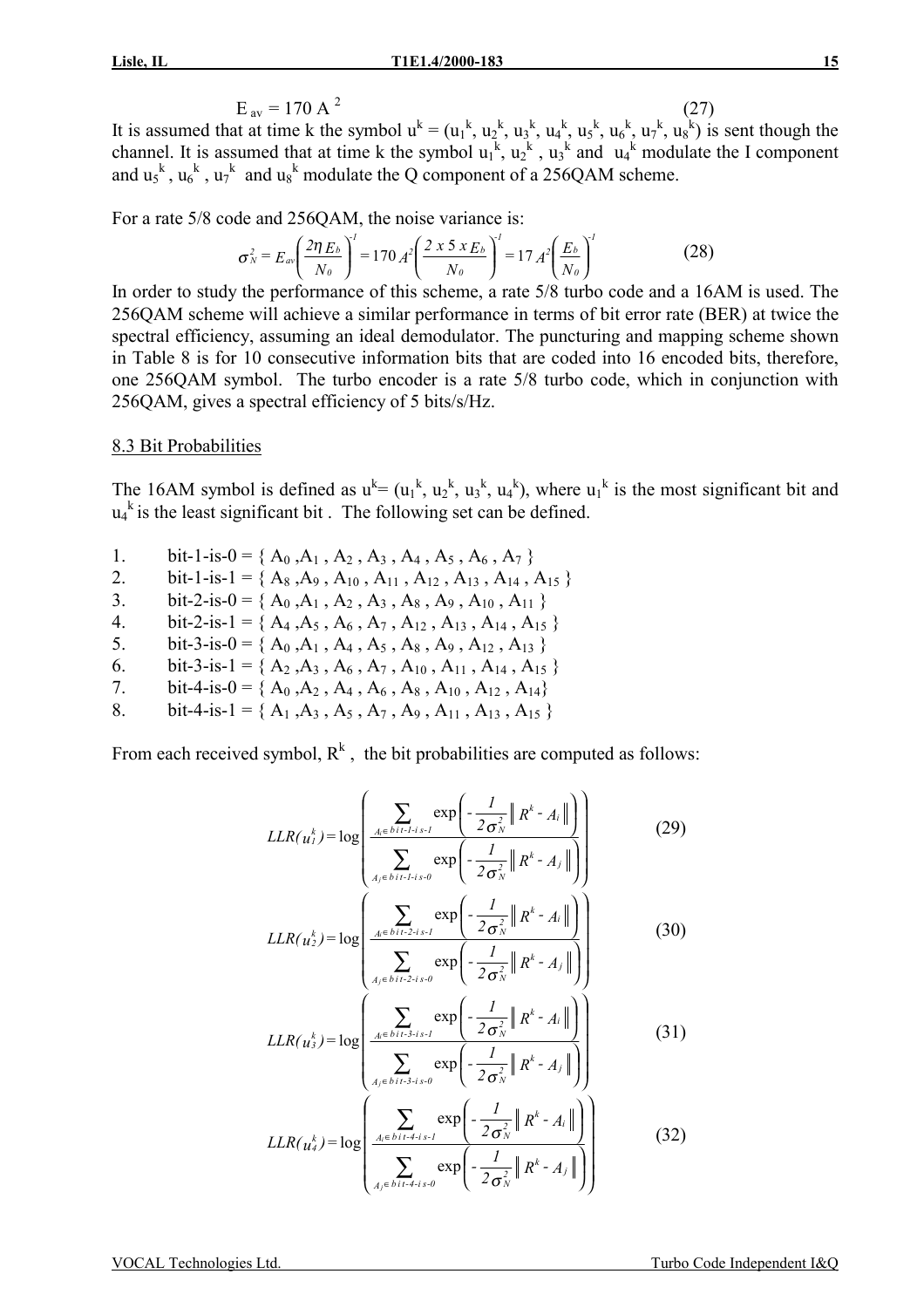# 8.4 Simulation Results

Figure 11 shows the simulation results for 5,120 information bits (1,204QAM symbols) with Stype interleaver. A BER of  $10^{-7}$  can be achieved after 8 iterations at  $E_b/N_0 = 11.8$  dB.



**BER for Rate 5/8 256QAM N=5,120 bits AWGN Channel** 



# **9. CODING AND MODULATION FOR 6 BIT/HZ SPECTRAL EFFICIENCY**

This section investigates a rate 6/8 coding scheme with 256QAM.

# 9.1 Puncturing

In order to obtain a rate 6/8 code, the puncturing patter used is shown in Table 9.

| Information bit (d)      |                        | u۶                       | u٩                                                 | $a_4$ |                          | u6 |  |  |  |
|--------------------------|------------------------|--------------------------|----------------------------------------------------|-------|--------------------------|----|--|--|--|
| parity bit (p)           | D1                     | -                        |                                                    | -     | $\overline{\phantom{0}}$ |    |  |  |  |
| parity bit (q)           | -                      | $\overline{\phantom{0}}$ |                                                    | $q_4$ | -                        |    |  |  |  |
| 16AM symbol (I)          |                        |                          | $(d_1, d_2, d_3, p_1)$                             |       |                          |    |  |  |  |
| $16AM$ symbol $(Q)$      | $(d_4, d_5, d_6, q_4)$ |                          |                                                    |       |                          |    |  |  |  |
| $256QAM$ symbol $(I, Q)$ |                        |                          | $(I,Q) = (d_1, d_2, d_3, p_1, d_4, d_5, d_6, q_4)$ |       |                          |    |  |  |  |

Table 9. Puncturing and Mapping for Rate 6/8 256QAM Option 1

# 9.2 Modulation

It is assumed that at time k the symbol  $u^k = (u_1^k, u_2^k, u_3^k, u_4^k, u_5^k, u_6^k, u_7^k, u_8^k)$  is sent though the channel. It is assumed that at time k the symbol  $u_1^k$ ,  $u_2^k$ ,  $u_3^k$  and  $u_4^k$  modulate the I component and  $u_5^k$ ,  $u_6^k$ ,  $u_7^k$  and  $u_8^k$  modulate the Q component of a 256QAM scheme.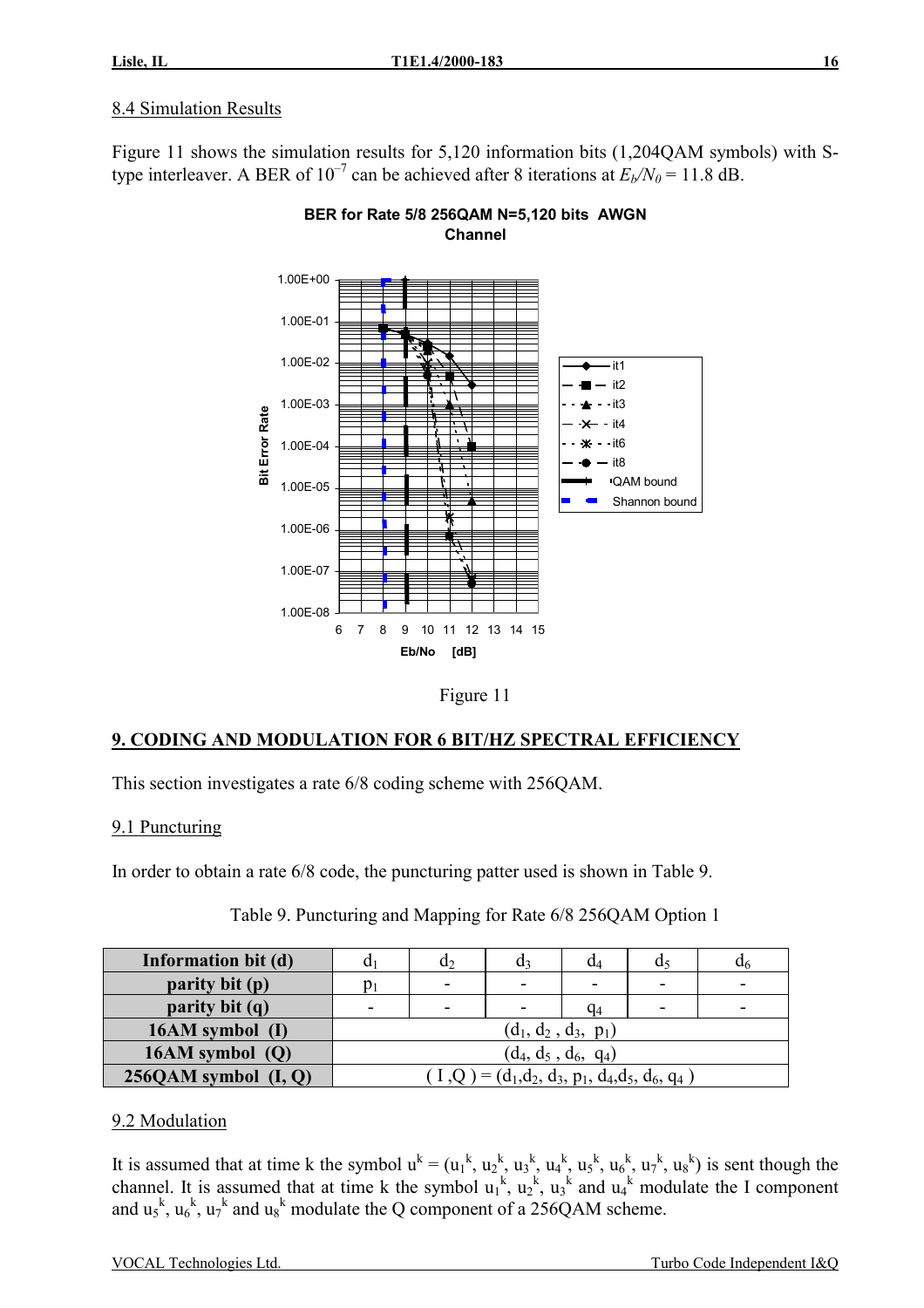$$
\sigma_N^2 = E_{av} \left( \frac{2 \eta E_b}{N_0} \right)^l = 170 A^2 \left( \frac{2 \times 6 \times E_b}{N_0} \right)^l = 14.16 A^2 \left( \frac{E_b}{N_0} \right)^l \tag{33}
$$

The puncturing and mapping scheme shown in Table 11 is for 6 consecutive information bits that are coded into 8 coded bits, therefore, one 256QAM symbol. The turbo encoder is a rate 6/8 turbo code, which in conjunction with 256QAM, gives a spectral efficiency of 6 bits/s/Hz.

#### 9.3 Bit Probabilities

The 16AM symbol is defined as  $u^k = (u_1^k, u_2^k, u_3^k, u_4^k)$ , where  $u_1^k$  is the most significant bit and  $u_4$ <sup>k</sup> is the least significant bit. The following set can be defined.

- 1. bit-1-is-0 = { $A_0$ , $A_1$ ,  $A_2$ ,  $A_3$ ,  $A_4$ ,  $A_5$ ,  $A_6$ ,  $A_7$ }
- 2. bit-1-is-1 = {  $A_8$ ,  $A_9$ ,  $A_{10}$ ,  $A_{11}$ ,  $A_{12}$ ,  $A_{13}$ ,  $A_{14}$ ,  $A_{15}$ }
- 3. bit-2-is-0 = { $A_0$ , $A_1$ ,  $A_2$ ,  $A_3$ ,  $A_8$ ,  $A_9$ ,  $A_{10}$ ,  $A_{11}$ }
- 4. bit-2-is-1 = { $A_4$ , $A_5$ ,  $A_6$ ,  $A_7$ ,  $A_{12}$ ,  $A_{13}$ ,  $A_{14}$ ,  $A_{15}$ }
- 5. bit-3-is-0 = {  $A_0$ ,  $A_1$ ,  $A_4$ ,  $A_5$ ,  $A_8$ ,  $A_9$ ,  $A_{12}$ ,  $A_{13}$ }
- 6. bit-3-is-1 = { $A_2$ , $A_3$ ,  $A_6$ ,  $A_7$ ,  $A_{10}$ ,  $A_{11}$ ,  $A_{14}$ ,  $A_{15}$ }
- 7. bit-4-is-0 = { $A_0$ , $A_2$ ,  $A_4$ ,  $A_6$ ,  $A_8$ ,  $A_{10}$ ,  $A_{12}$ ,  $A_{14}$ }
- 8. bit-4-is-1 = {  $A_1$ ,  $A_3$ ,  $A_5$ ,  $A_7$ ,  $A_9$ ,  $A_{11}$ ,  $A_{13}$ ,  $A_{15}$ }

From each received symbol,  $R^k$ , the bit probabilities are computed as equations (29) to (32).

#### 9.4 Simulation Results

Figure 12 shows the simulation results for 6,144 information bits (1,204QAM symbols) with Stype interleaver. A BER of  $10^{-7}$  can be achieved after 8 iterations at  $E_b/N_0 = 14.2$  dB.

**BER for Rate 6/8 256QAM N=6,144 bits AWGN** 



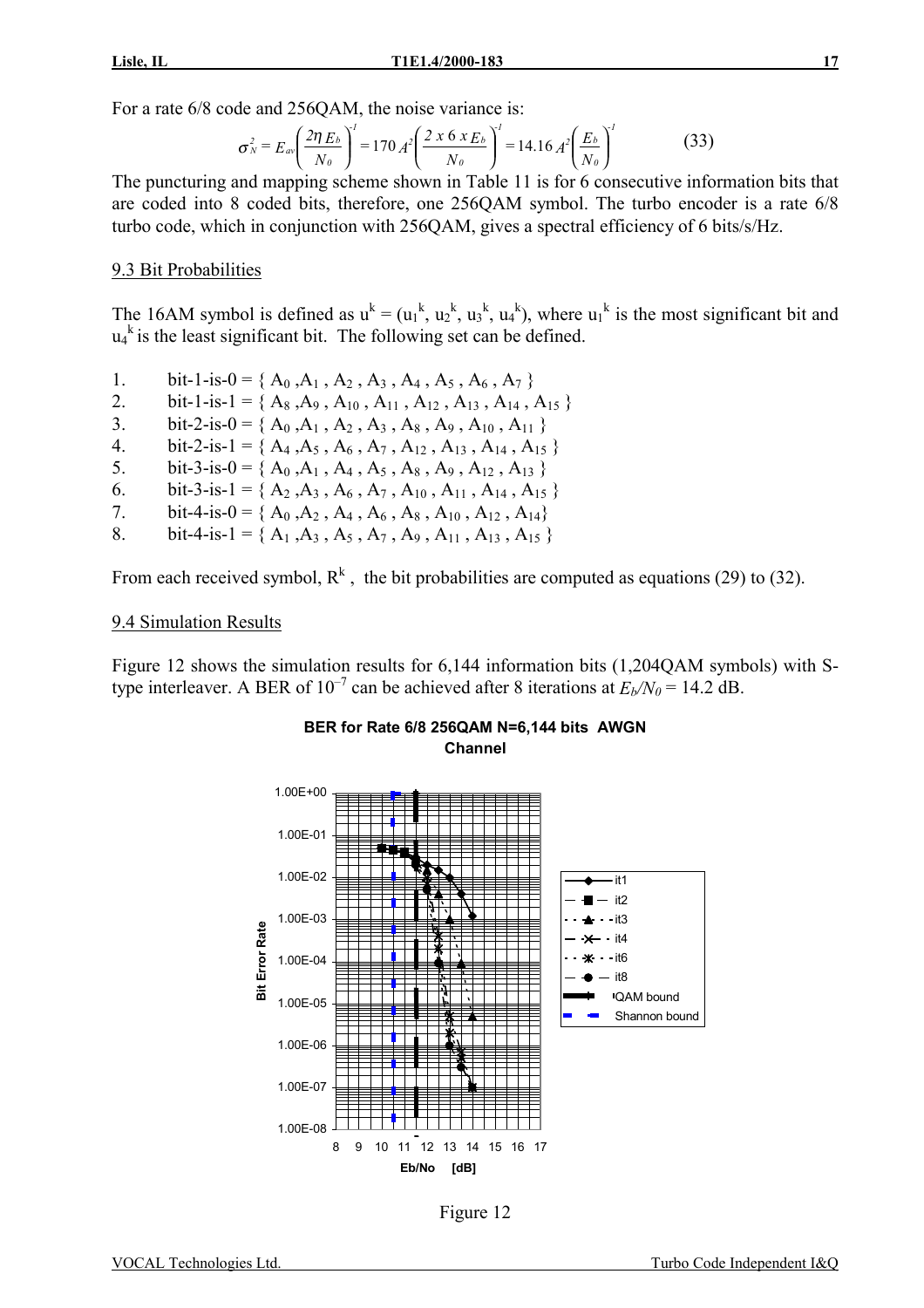# **10. CODING AND MODULATION FOR 7 BIT/HZ SPECTRAL EFFICIENCY**

This section investigated one scheme that use independent I and Q modulation. The scheme combines a rate 7/10 coding scheme with 1024QAM.

### 10.1 Puncturing

In order to obtain a rate 7/10 code, the puncturing patter used is shown in Table 12.

| Information bit (d) | d <sub>1</sub> | $d_2$                       | $d_3$ | $d_4$ | d <sub>5</sub>              | $d_6$                                                | d <sub>7</sub> | $d_8$                                      | $d_9$ | $d_{10}$                          | $a_1$ | $d_{12}$ | $d_{13}$                                                                  | $d_{14}$ |
|---------------------|----------------|-----------------------------|-------|-------|-----------------------------|------------------------------------------------------|----------------|--------------------------------------------|-------|-----------------------------------|-------|----------|---------------------------------------------------------------------------|----------|
|                     |                |                             |       |       |                             |                                                      |                |                                            |       |                                   |       |          |                                                                           |          |
| parity bit (p)      | $p_1$          | -                           |       | -     |                             | $p_6$                                                | -              |                                            |       | -                                 | $p_1$ | -        | -                                                                         |          |
|                     |                |                             |       |       |                             |                                                      |                |                                            |       |                                   |       |          |                                                                           |          |
| parity bit (q)      |                |                             | $q_3$ |       |                             |                                                      |                | $q_8$                                      |       |                                   |       |          | $q_{13}$                                                                  |          |
| 32AM symbol (I)     |                |                             |       |       | $(d_1, d_2, d_3, p_1, q_3)$ |                                                      |                |                                            |       | $(d_8, d_9, d_{10}, d_{11}, q_8)$ |       |          |                                                                           |          |
| $32AM$ symbol $(Q)$ |                | $(d_4, d_5, d_6, d_7, p_6)$ |       |       |                             |                                                      |                | $(d_{12}, d_{13}, d_{14}, p_{11}, q_{13})$ |       |                                   |       |          |                                                                           |          |
| 1024QAM symbol      |                |                             |       |       |                             | $(d_1, d_2, d_3, p_1, q_3, d_4, d_5, d_6, d_7, p_6)$ |                |                                            |       |                                   |       |          | $(d_8, d_9, d_{10}, d_{11}, q_8, d_{12}, d_{13}, d_{14}, p_{11}, q_{13})$ |          |

Table 12. Puncturing and Mapping for Rate 7/10 1024QAM

### 10.2 Modulation

It is assumed that at time k the symbol  $u^k = (u_1^k, u_2^k, u_3^k, u_4^k, u_5^k, u_6^k, u_7^k, u_8^k, u_9^k, u_{10}^k)$  is sent though the channel. It is assumed that at time k the symbol  $u_1^k$ ,  $u_2^k$ ,  $u_3^k$ ,  $u_4^k$  and  $u_5^k$  modulate the I component and  $u_6^k$ ,  $u_7^k$ ,  $u_8^k$ ,  $u_9^k$  and  $u_{10}^k$  modulate the Q component of a 1024QAM scheme. For a 1024QAM constellation with points at -31A, -29A, -27A, -25A, -23A, -21A, -19A, -17A, - 15A, -13A, -11A, -9A, -7A, -5A, -3A, -A, A, 3A, 5A, 7A, 9A, 11A, 13A, 15A, 17A, 19A, 21A, 23A, 25A, 27A, 29A, 31A. E av is:

$$
E_{av} = 682 \text{ A}^2 \tag{34}
$$

For a rate 7/10 code and 512OAM, the noise variance is:

$$
\sigma_N^2 = E_{av} \left( \frac{2 \eta E_b}{N_0} \right)^l = 682 A^2 \left( \frac{2 \times 7 \times E_b}{N_0} \right)^l = 48.7 A^2 \left( \frac{E_b}{N_0} \right)^l \tag{35}
$$

The puncturing and mapping scheme shown in Table 12 is for 14 consecutive information bits that are coded into 20 coded bits, therefore, two 1024QAM symbols. The turbo encoder is a rate 7/10 turbo code, which in conjunction with 1024QAM, gives a spectral efficiency of 7 bits/s/Hz.

# 10.3 Bit Probabilities

The 32AM symbol is defined as  $u^k = (u_1^k, u_2^k, u_3^k, u_4^k, u_5^k)$ , where  $u_1^k$  is the most significant bit and  $u_5$ <sup>k</sup> is the least significant bit. The following set can be defined.

| $1_{-}$ | bit-1-is-0 = { $A_0$ , $A_1$ , $A_2$ , $A_3$ , $A_4$ , $A_5$ , $A_6$ , $A_7$ , $A_8$ , $A_9$ , $A_{10}$ , $A_{11}$ , $A_{12}$ , $A_{13}$ , $A_{14}$ , $A_{15}$ }                               |
|---------|------------------------------------------------------------------------------------------------------------------------------------------------------------------------------------------------|
| 2.      | bit-1-is-1 = { $A_{16}$ , $A_{17}$ , $A_{18}$ , $A_{19}$ , $A_{20}$ , $A_{21}$ , $A_{22}$ , $A_{23}$ , $A_{24}$ , $A_{25}$ , $A_{26}$ , $A_{27}$ , $A_{28}$ , $A_{29}$ , $A_{30}$ , $A_{31}$ } |
| 3.      | bit-2-is-0 = { $A_0$ , $A_1$ , $A_2$ , $A_3$ , $A_4$ , $A_5$ , $A_6$ , $A_7$ , $A_{16}$ , $A_{17}$ , $A_{18}$ , $A_{19}$ , $A_{20}$ , $A_{21}$ , $A_{22}$ , $A_{23}$ }                         |
| 4.      | bit-2-is-1 = { $A_8$ , $A_9$ , $A_{10}$ , $A_{11}$ , $A_{12}$ , $A_{13}$ , $A_{14}$ , $A_{15}$ , $A_{24}$ , $A_{25}$ , $A_{26}$ , $A_{27}$ , $A_{28}$ , $A_{29}$ , $A_{30}$ , $A_{31}$ }       |
| 5.      | bit-3-is-0 = { $A_0$ , $A_1$ , $A_2$ , $A_3$ , $A_8$ , $A_9$ , $A_{10}$ , $A_{11}$ , $A_{16}$ , $A_{17}$ , $A_{18}$ , $A_{19}$ , $A_{24}$ , $A_{25}$ , $A_{26}$ , $A_{27}$ }                   |
| 6.      | bit-3-is-1 = { $A_4$ , $A_5$ , $A_6$ , $A_7$ , $A_{12}$ , $A_{13}$ , $A_{14}$ , $A_{15}$ , $A_{20}$ , $A_{21}$ , $A_{22}$ , $A_{23}$ , $A_{28}$ , $A_{29}$ , $A_{30}$ , $A_{31}$ }             |
| 7.      | bit-4-is-0 = { $A_0$ , $A_1$ , $A_4$ , $A_5$ , $A_8$ , $A_9$ , $A_{12}$ , $A_{13}$ , $A_{16}$ , $A_{17}$ , $A_{20}$ , $A_{21}$ , $A_{24}$ , $A_{25}$ , $A_{28}$ , $A_{29}$ }                   |
| 8.      | bit-4-is-1 = { $A_2$ , $A_3$ , $A_6$ , $A_7$ , $A_{10}$ , $A_{11}$ , $A_{14}$ , $A_{15}$ , $A_{18}$ , $A_{19}$ , $A_{22}$ , $A_{23}$ , $A_{26}$ , $A_{27}$ , $A_{30}$ , $A_{31}$ }             |
| 9.      | bit-5-is-0 = { $A_0$ , $A_2$ , $A_4$ , $A_6$ , $A_8$ , $A_{10}$ , $A_{12}$ , $A_{14}$ , $A_{16}$ , $A_{18}$ , $A_{20}$ , $A_{22}$ , $A_{24}$ , $A_{26}$ , $A_{28}$ , $A_{30}$ }                |
| 10.     | bit-5-is-1 = { $A_1$ , $A_3$ , $A_5$ , $A_7$ , $A_9$ , $A_{11}$ , $A_{13}$ , $A_{15}$ , $A_{17}$ , $A_{19}$ , $A_{21}$ , $A_{23}$ , $A_{25}$ , $A_{27}$ , $A_{29}$ , $A_{31}$ }                |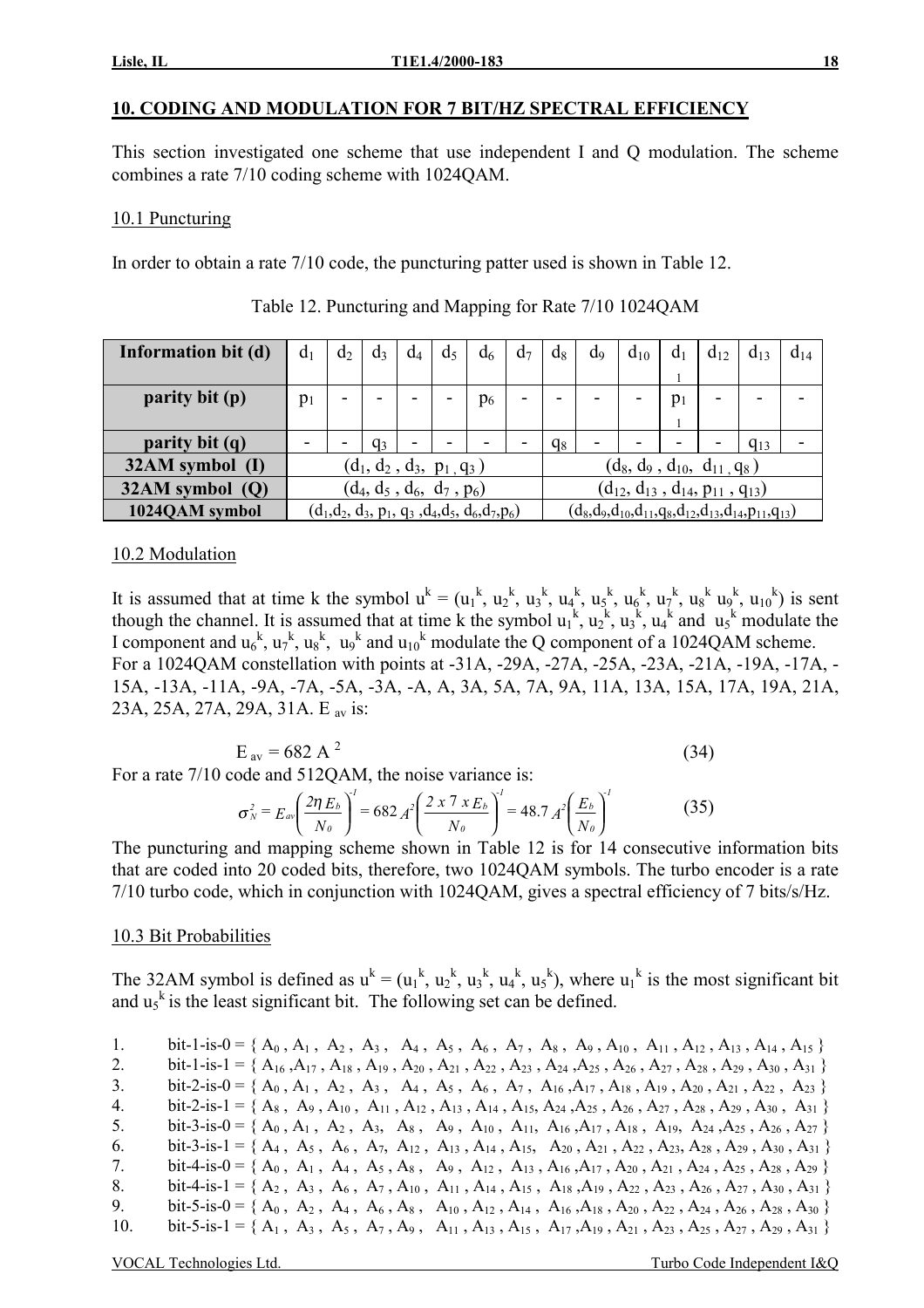From each received symbol,  $R^k$ , the bit probabilities are computed as follows:

$$
LLR(u_i^k) = \log \left( \frac{\sum_{A_i \in b \text{ } i \text{ } i \text{ } -1 \text{ } i \text{ } s \text{ } I}}{\sum_{A_j \in b \text{ } i \text{ } i \text{ } -1 \text{ } i \text{ } s \text{ } 0}} \exp \left( -\frac{I}{2\sigma_N^2} \left\| R^k - A_i \right\| \right) \right)
$$
(36)  

$$
LLR(u_2^k) = \log \left( \frac{\sum_{A_i \in b \text{ } i \text{ } i \text{ } -2 \text{ } i \text{ } s \text{ } I}}{\sum_{A_j \in b \text{ } i \text{ } i \text{ } -2 \text{ } i \text{ } s \text{ } -1}} \exp \left( -\frac{I}{2\sigma_N^2} \left\| R^k - A_i \right\| \right) \right)
$$
(37)

$$
LLR(u_s^k) = \log \left( \frac{\sum_{A_j \in bit: 2 \cdot i \cdot s \cdot t} \exp \left( -\frac{1}{2 \sigma_N^2} \| R^k - A_i \| \right)}{\sum_{A_j \in bit: 3 \cdot i \cdot s \cdot t} \exp \left( -\frac{1}{2 \sigma_N^2} \| R^k - A_j \| \right)} \right)
$$
(38)

$$
LLR(u_4^k) = \log \left( \frac{\sum_{A_i \in \text{bit-4-}i s-l} \exp \left( -\frac{1}{2\sigma_N^2} \| R^k - A_i \| \right)}{\sum_{A_j \in \text{bit-4-}i s-0} \exp \left( -\frac{1}{2\sigma_N^2} \| R^k - A_j \| \right)} \right)
$$
(39)  

$$
LLR(u_5^k) = \log \left( \frac{\sum_{A_i \in \text{bit-5-}i s-l} \exp \left( -\frac{1}{2\sigma_N^2} \| R^k - A_i \| \right)}{\sum_{A_j \in \text{bit-5-}i s-0} \exp \left( -\frac{1}{2\sigma_N^2} \| R^k - A_j \| \right)} \right)
$$
(40)

#### 10.4 Simulation Results

Figure 13 shows the simulation results for 2,048 information bits (1,204QAM symbols) with Stype interleaver. A BER of  $10^{-7}$  can be achieved after 8 iterations at  $E_b/N_0 = 17$  dB.



### **BER for Rate 7/10 1024QAM N=2,044 bits AWGN Channel**

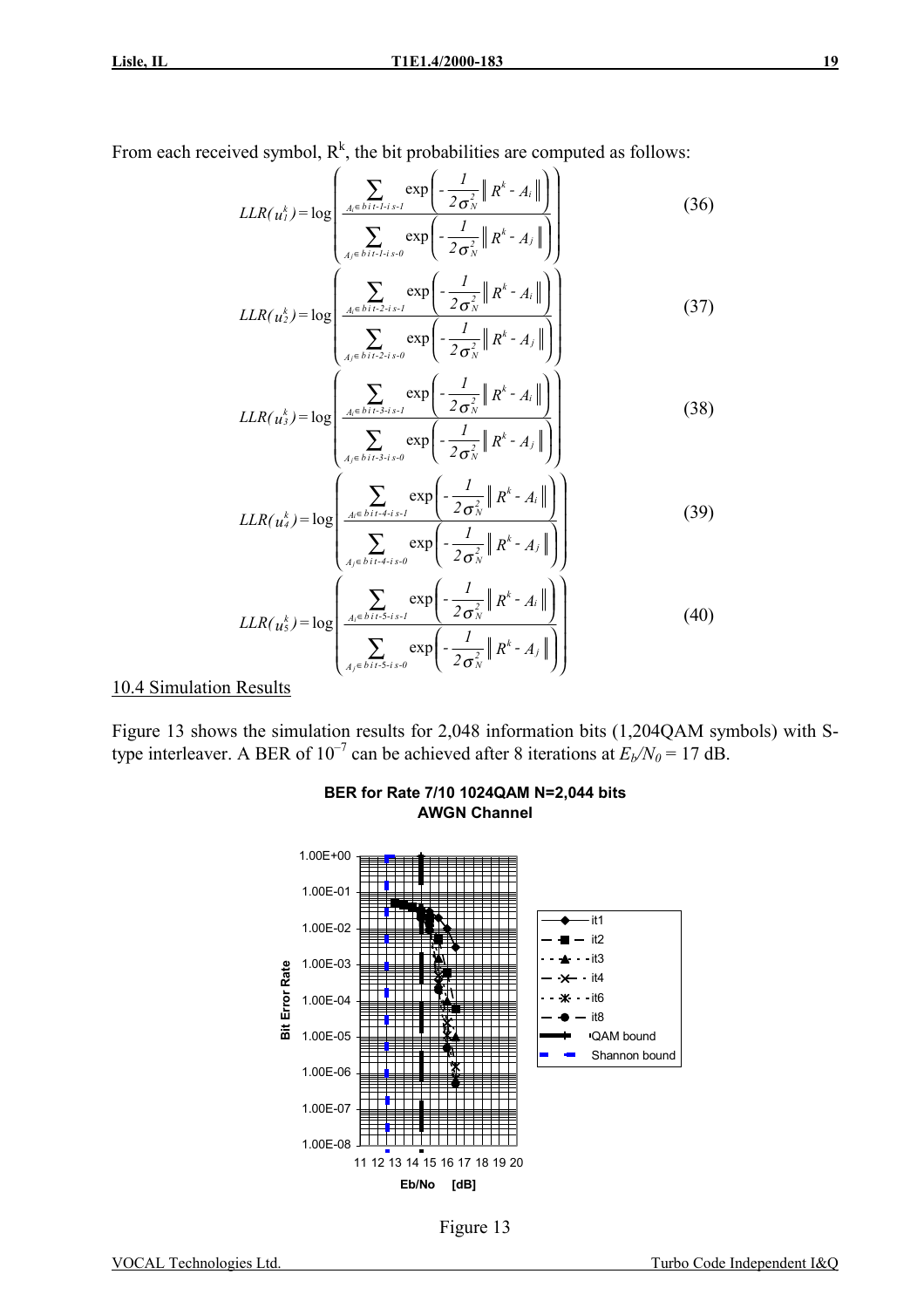# **11. POWER VS. BANDWIDTH IN AN AWGN CHANNEL**

This section gives an estimate of the trade off which can be achieved between minimum required  $E_b/N_0$  and bandwidth efficiency. An information data rate of 2,048 Mbit/s and a maximum transmitter delay of 1 ms is considered. The corresponding interleaver size is 2,048 bits.

# 11.1 Channel model

All the simulations assumed the additive white Gaussian noise (AWGN) channel model, with independent I and Q signals.

# 11.2 Simulation Results

Simulations were run for bandwidth efficiencies from 1 to 7 bit/symbol using the recommended coding and modulation schemes. The results are shown in Figures 14 to 20.

**BER for Rate 1/2 4QAM N=2,100 bits AWGN** 



Figure 14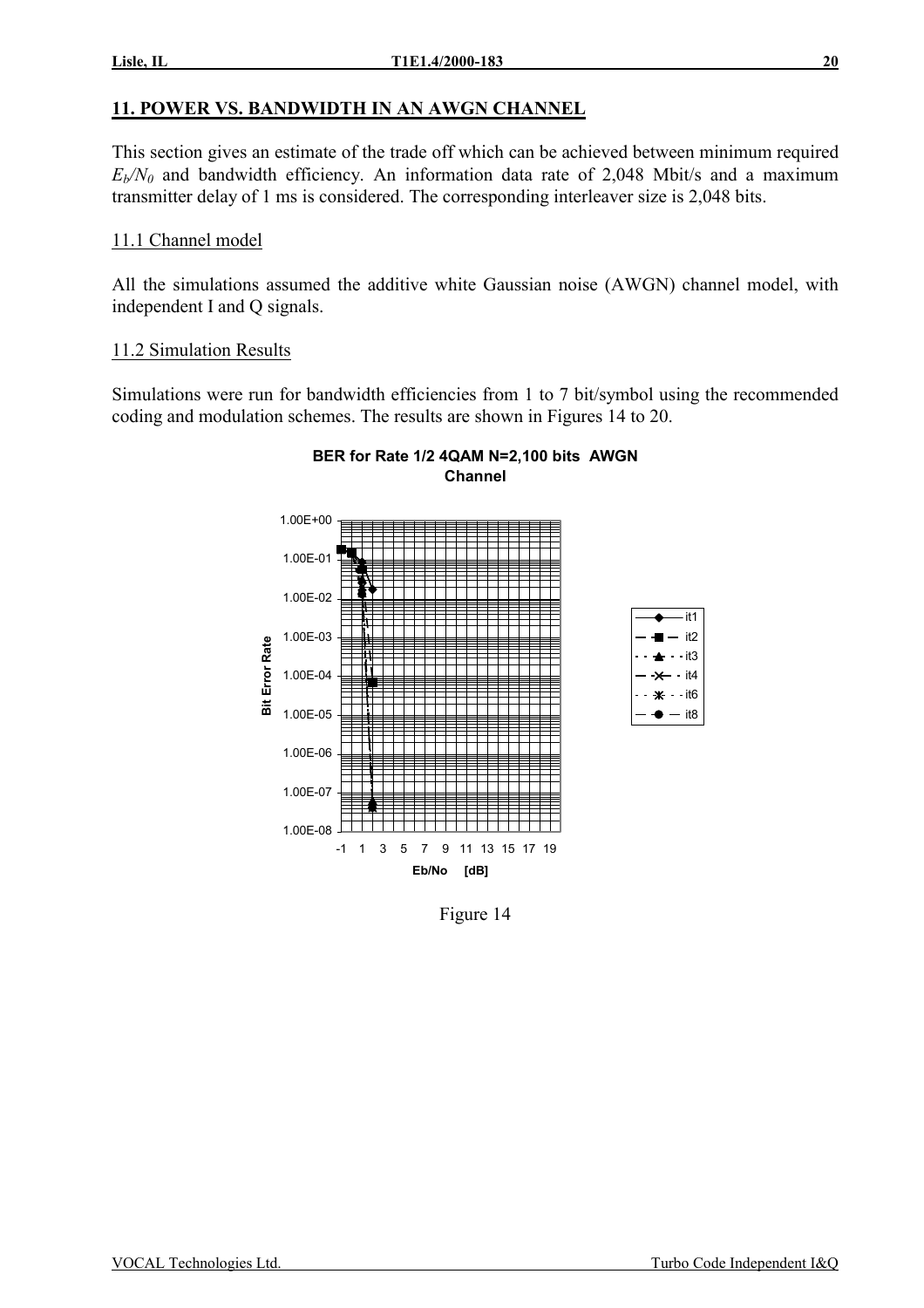









Figure 16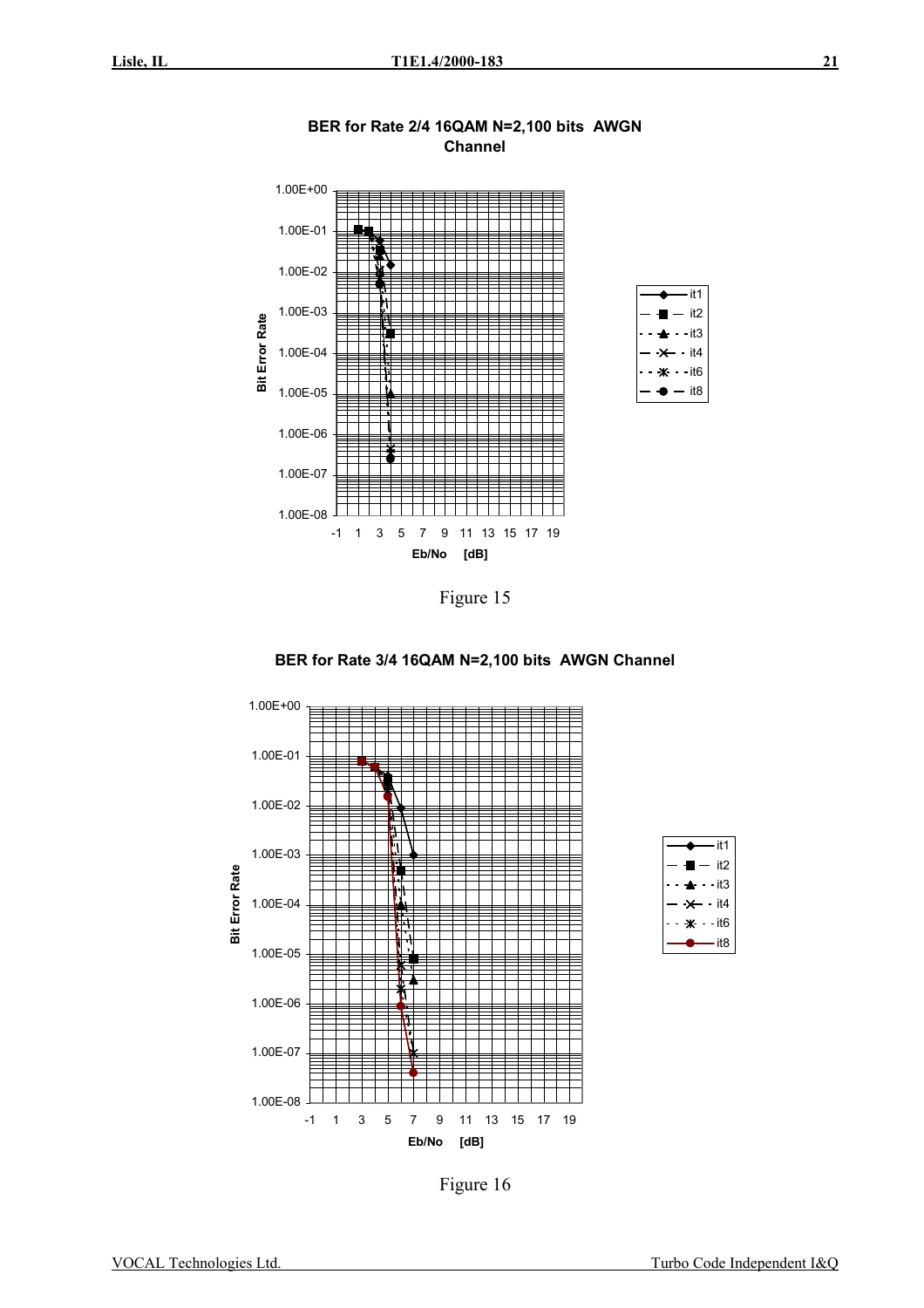

**BER for Rate 4/6 64QAM N=2,100 bits AWGN** 

Figure 17





Figure 18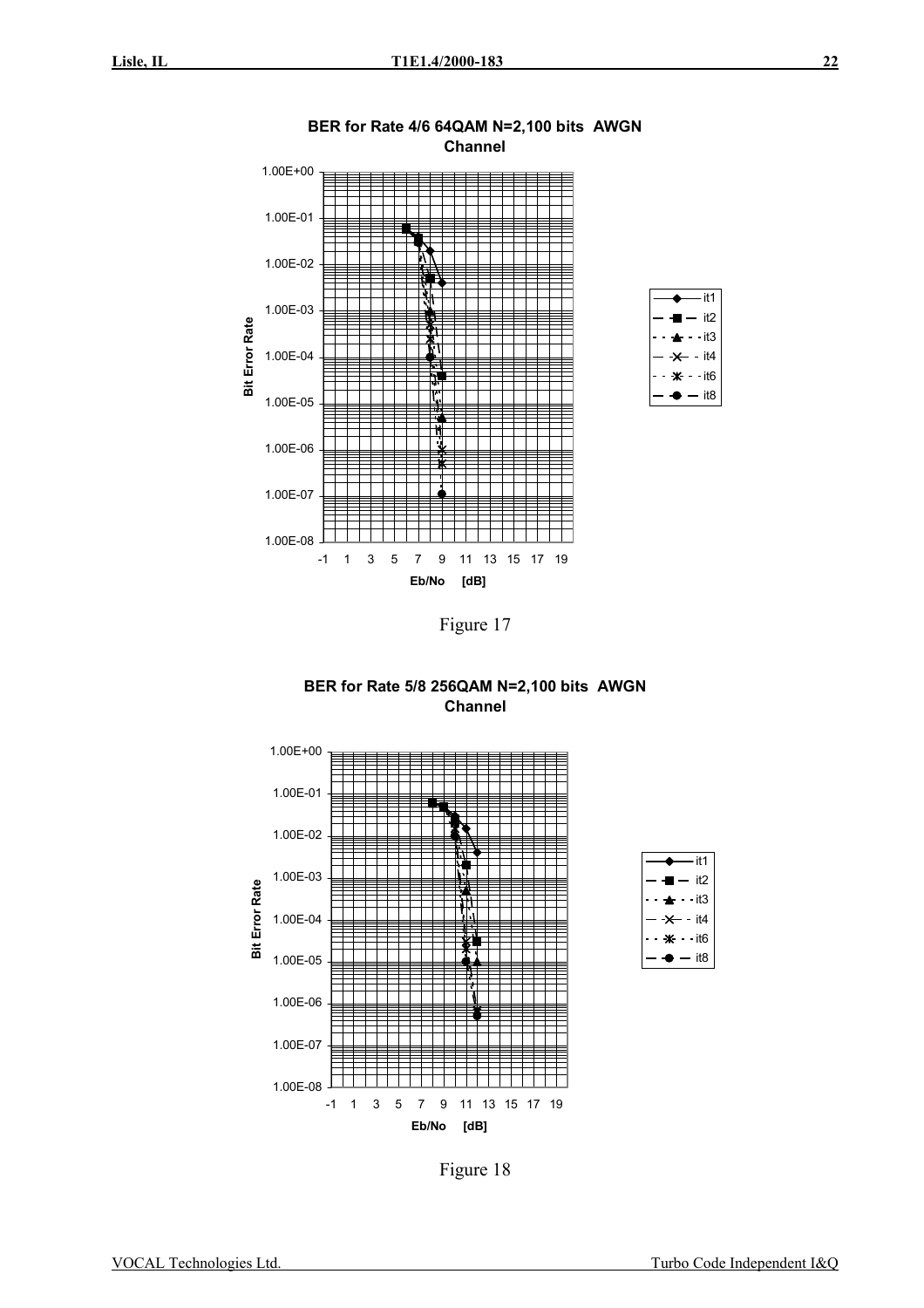

**BER for Rate 6/8 256QAM N=2,100 bits AWGN Channel** 

Figure 19